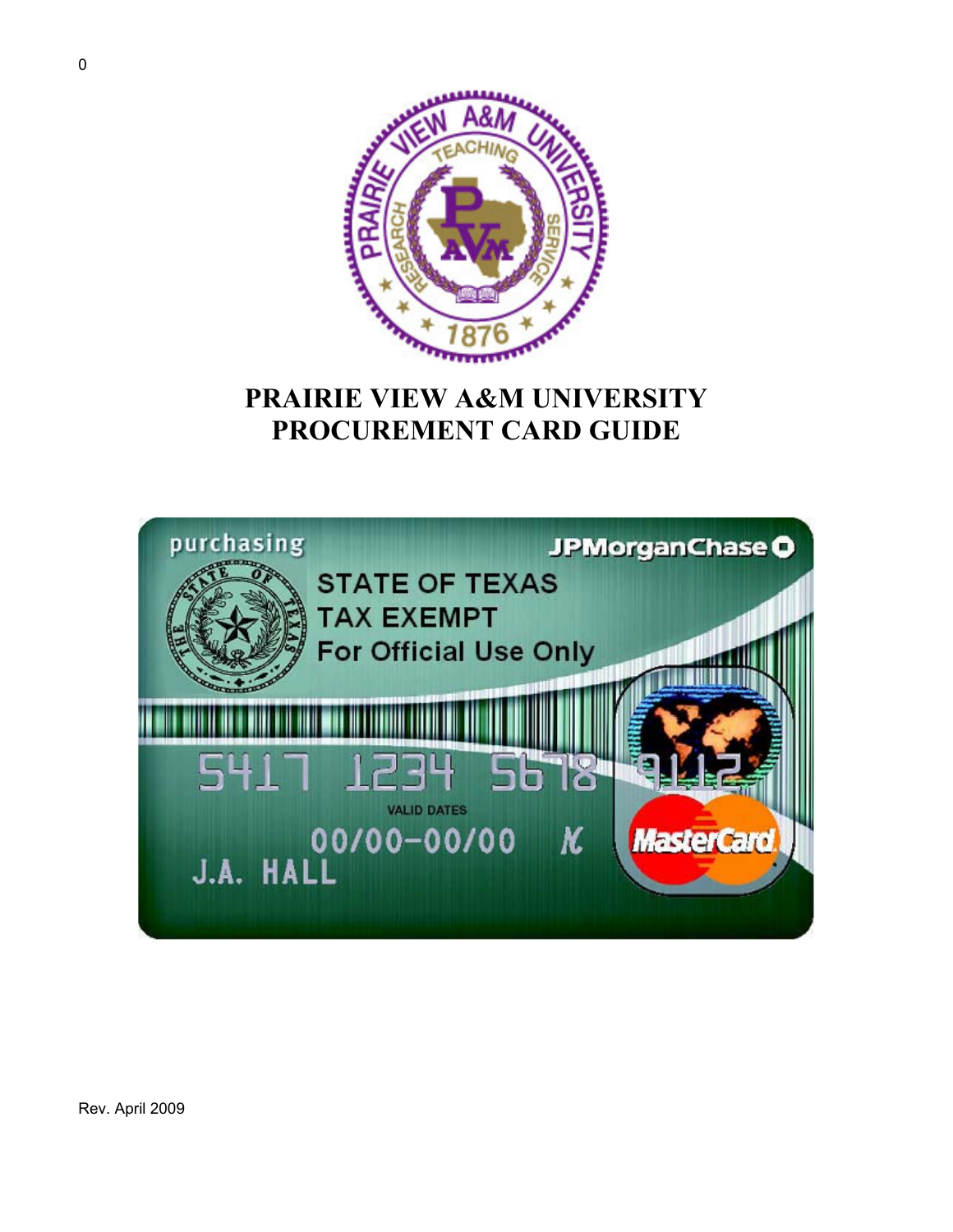|    |            | <b>TABLE OF CONTENTS</b>                                    |  |
|----|------------|-------------------------------------------------------------|--|
| 1. |            |                                                             |  |
|    |            |                                                             |  |
|    | 1.1        |                                                             |  |
|    | 1.2        |                                                             |  |
|    | 1.3        |                                                             |  |
|    | 1.4        |                                                             |  |
| 2. |            |                                                             |  |
|    |            |                                                             |  |
|    | 2.1        |                                                             |  |
|    |            | 2.1.1.                                                      |  |
|    |            | 2.1.2.                                                      |  |
|    |            | 2.1.3.                                                      |  |
|    |            | 2.1.4.                                                      |  |
|    |            | 2.1.5.                                                      |  |
|    | 2.2        |                                                             |  |
|    |            | 2.2.1.                                                      |  |
|    |            | 2.2.2.                                                      |  |
|    |            | 2.2.3.                                                      |  |
|    | 2.3        |                                                             |  |
|    |            | 2.3.1.                                                      |  |
|    |            | 2.3.2.                                                      |  |
|    |            | 2.3.3.                                                      |  |
|    | 2.4        |                                                             |  |
|    | 2.5        |                                                             |  |
|    | 2.6        |                                                             |  |
|    | 2.7        |                                                             |  |
| 3. |            |                                                             |  |
|    |            |                                                             |  |
|    | 3.1        |                                                             |  |
|    | 3.2        |                                                             |  |
|    | 3.3        |                                                             |  |
|    | 3.4        |                                                             |  |
|    |            | 3.4.1.                                                      |  |
|    |            | 3.4.2.                                                      |  |
|    |            | 3.4.3.                                                      |  |
|    | 3.5        |                                                             |  |
|    | 3.6        |                                                             |  |
|    | 3.7        | Guidelines for Reconciling Procurement Card Statement 12-13 |  |
|    | 3.8<br>3.9 |                                                             |  |
|    | 3.10       |                                                             |  |
|    | 3.11       |                                                             |  |
|    | 3.12       |                                                             |  |
|    |            |                                                             |  |
|    |            |                                                             |  |
| 4. |            |                                                             |  |
|    | 4.1        |                                                             |  |
| 5. |            |                                                             |  |
|    |            |                                                             |  |
|    |            |                                                             |  |
|    | А.         | <b>Procurement Card Application</b>                         |  |
|    | В.         | <b>Cardholder Procurement Card Agreement</b>                |  |

C. Procurement Expense Report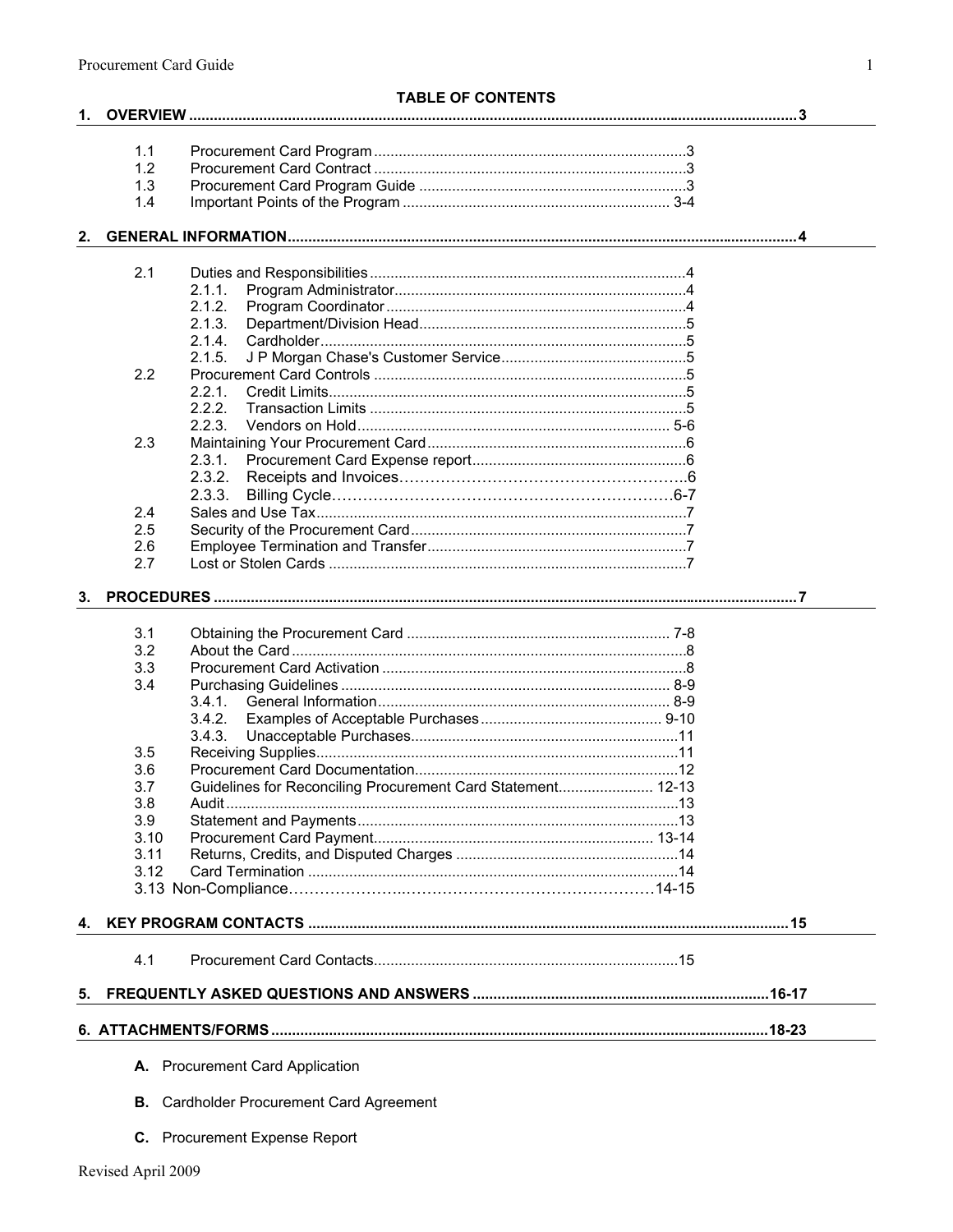### Procurement Card Guide

- D. JP Morgan Chase Dispute Form
- E. Sales Tax Exemption Form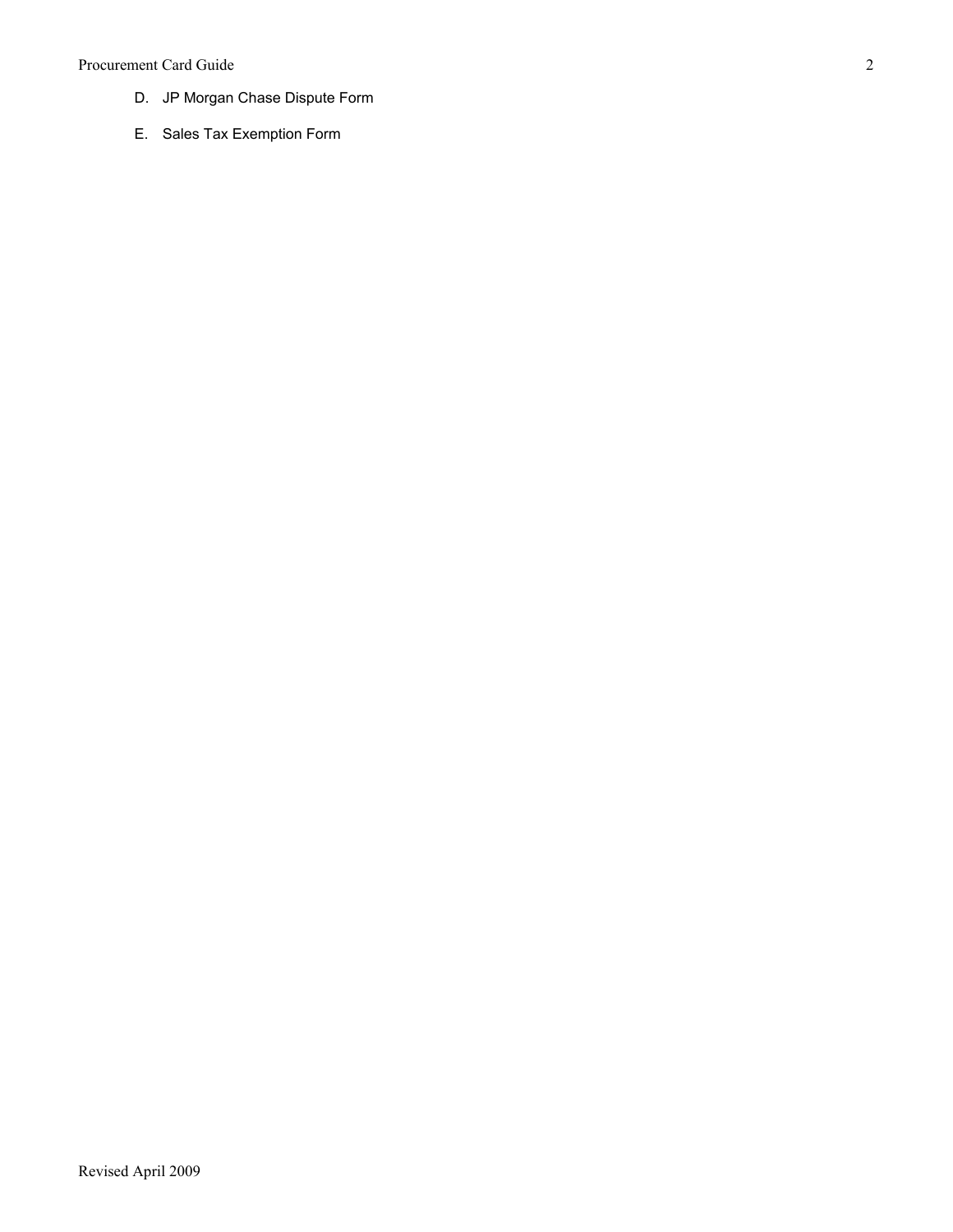### **1. OVERVIEW**

#### **1.1 Procurement Card Program**

The Procurement Card Program is available to all Prairie View A & M University (PVAMU) departments/divisions as an innovative program that provides a simple means to procure acceptable commodities. The program is a fast, flexible payment method for processing limited dollar transactions from suppliers that accept Master Card. The purpose of the Procurement Card Program is to provide an efficient, cost-effective method for acquisition of commodities within delegated limits. If used to its potential, the program will result in significant reductions in data entry of small orders, voucher processing, check processing, and prompt payment interest.

The Procurement Card Program is designed to delegate the authority and capability to purchase limited items directly to the person to whom it most matters - YOU, the user. The procurement card will enable you to purchase non-restricted commodities, priced within your delegated purchasing authority, directly from vendors without the issuance of purchase orders. Prior to assignment of a procurement card, individuals and budget authorities or approvers must attend Procurement Card Training. All purchases with the card must be in compliance with established purchasing guidelines, Texas A & M University System regulations, Prairie View A&M University procedures, and applicable state statutes.

### **1.2 Procurement Card Contract**

The terms and conditions of the procurement card contract were specified and awarded by Texas Building and Procurement Commission for the State of Texas. PVAMU is utilizing the State of Texas contract for procurement card services with J P Morgan Chase. PVAMU will comply with the terms and conditions of the state contract.

#### **1.3 Procurement Card Program Guide**

The Procurement Card Program Guide provides the guidelines for using the card. It is essential for cardholders and approving authorities to read it carefully. The cardholder's signature on the Procurement Card Agreement (Attachment B) affirms that the individual understands the intent of the program and agrees to follow the established guidelines.

#### **1.4 Important Points of the Program**

The following important points should be reviewed before using the procurement card:

- ! The procurement card is issued in the cardholder's name. **The cardholder is the only individual authorized to make purchases with the assigned card.** Cardholders are responsible for the security of the card and all transactions made with it. **If you do not follow the established guidelines when using the card, disciplinary action may be taken, up to and including termination of employment.**
- ! The card may be used with any vendor that accepts Master Card and is not on 'vendor hold' by the State of Texas. It may be used for in-store purchases, mail, telephone, fax orders, or Internet purchases.
- ! The Procurement Card may be used to purchase supplies within the delegated limits.
- ! Transactions must not exceed the single purchase, monthly transaction and credit limits assigned to the card.
- ! **Purchases may not be broken down into smaller amounts to avoid the established limits.**
- ! Monthly Account Reconciliation is required to ensure all charges are accurate. Account Expense Reports are to be completed and submitted to Procurement Services by the 12th of each month.
- Cardholders who allocate expenses to grant or contract accounts, which are managed by the Office of Sponsored Programs (OSP), must forward a copy of the completed expense report and receipts to OSP by the  $10^{t\bar{h}}$  of each month.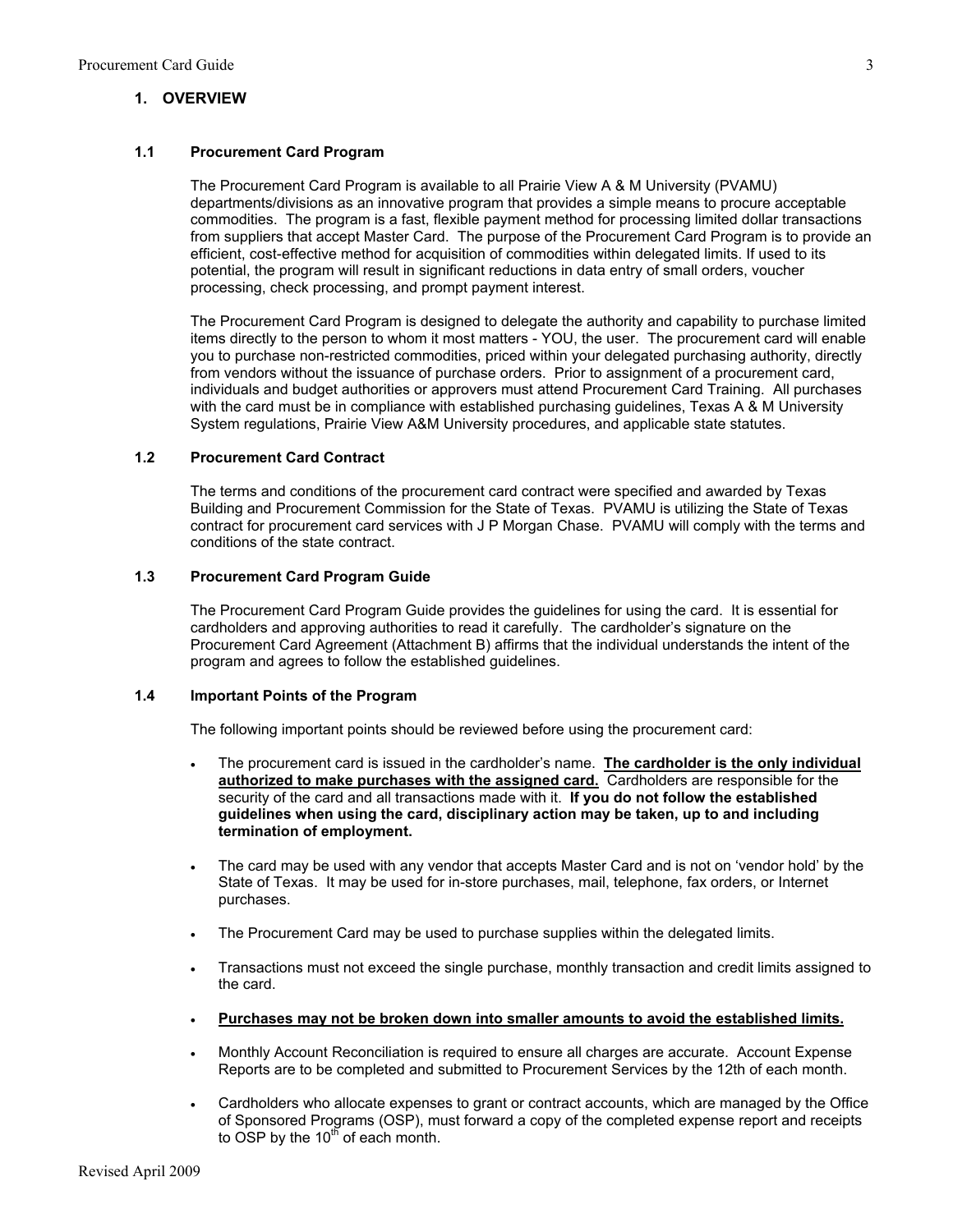- Each department that utilizes the card must designate at least one individual to obtain access to J P Morgan Chase's Smart Data Online System (SDOL), <http://sdol.jpmorganchase.com/Screen/Login>. This database is used to allocate costs on certain transactions to appropriate departmental accounts and to assign the appropriate expense object codes(s) to each transaction.
- ! The Procurement Card **is not to be used to avoid or bypass appropriate purchasing or payment procedures**. This program compliments existing processes available.
- ! The State of Texas mandates state agencies, including PVAMU, to make a good faith efforts in conducting business with Historically Underutilized Businesses (HUB) for all funding sources (state, local, grant). HUB vendors may be located by accessing the Centralized Master Bidder List (CMBL) at <http://www2.tbpc.state.tx.us/cmbl/cmblhub.html> or by contacting the **HUB Office at (936) 261-1902 or** [janelms@pvamu.edu.](mailto:janelms@pvamu.edu)
- ! The Procurement Card is **not for personal use.**
- ! The Procurement Card must be returned to the Procurement Card Program Coordinator upon a cardholder's termination of employment with the University.
- ! Upon transferring to a different department, a cardholder must return the card to the Procurement Card Coordinator and if necessary submit a new card application with the new department information and department head's signature.
- Cardholders and approvers must attend training workshops for guidelines, reconciliation procedures, and SDOL expense allocations and approvals.

#### **2. GENERAL INFORMATION**

#### **2.1 Duties and Responsibilities**

#### *2.1.1 Accounts Payables Manager:*

The Accounts Payables Manager has the overall responsibility of ensuring that the procurement card program is a success. The Accounts Payables Manager ensures that the program is governed in accordance with state and local policies and guidelines.

> **Jullette Spivey, Accounts Payable Manager 936-261-1974** [jmspivey@pvamu.edu](mailto:jmspivey@pvamu.edu)

**Marilyn Maynard, Assistant V.P. for Financial Services 936-261-2157** [mwmaynard@pvamu.edu](mailto:mwmaynard@pvamu.edu) 

#### 2.1.2 *Program Specialists:*

The program specialists are charged with the overall operation. The Specialists are knowledgeable about the program, the guidelines and related forms. Cardholders shall first contact one of the Specialists, who will answer questions in regards to the program or potential problems. The coordinator may refer questions to the Accounts Payable Manager when necessary. All procurement card requests must go through a program coordinator.

#### **PVAMU Program Specialists:**

**Uel S. Smith, Jr. (936) 261-1929 [ussmith@pvamu.edu](mailto:ussmith@pvamu.edu)** 

**Sceffers V. Ward, III (936) 261-1915 [svward@pvamu.edu](mailto:svward@pvamu.edu)**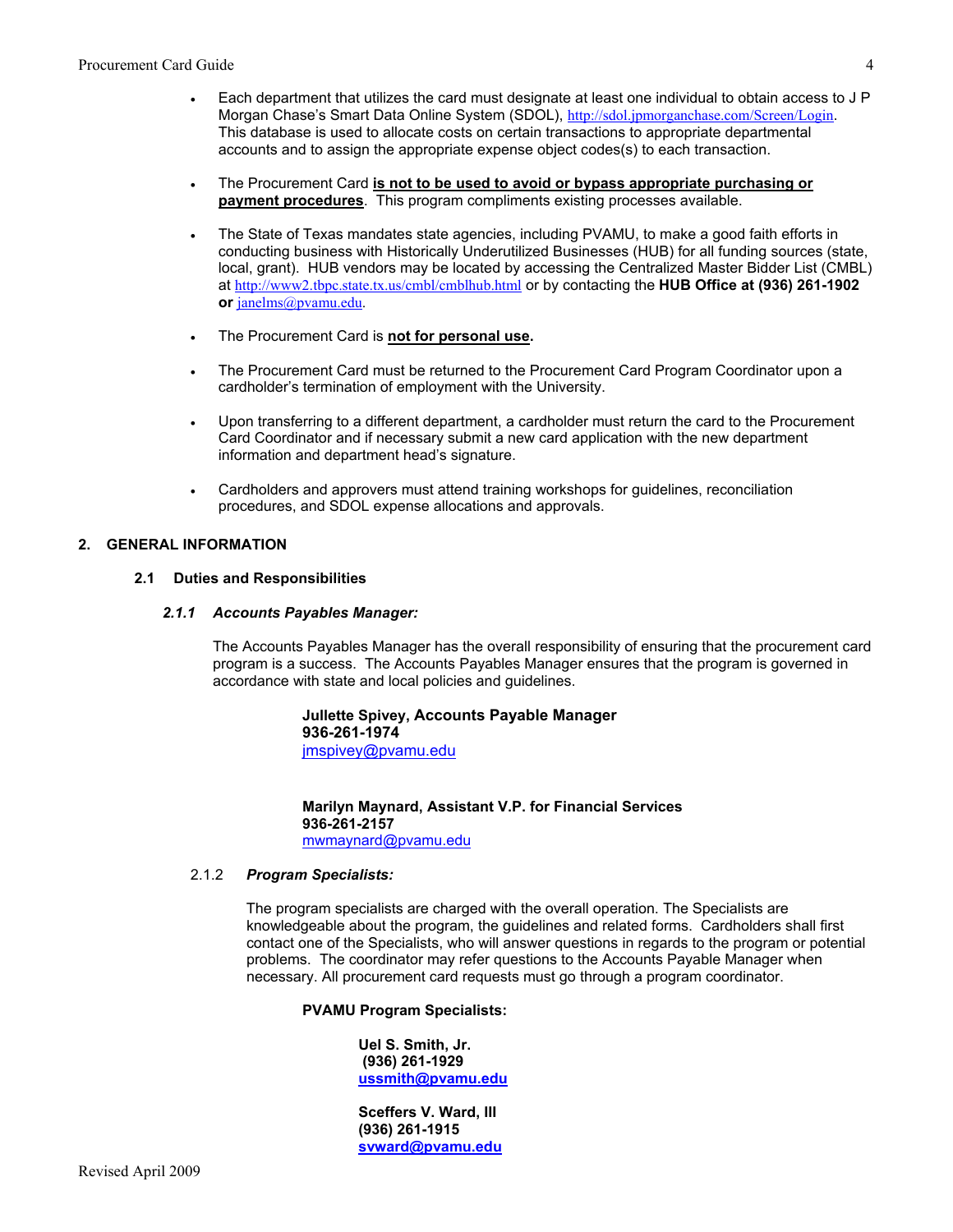#### *2.1.3 Department/Division Manager:*

The department/division manager is responsible for designating cardholders and approving cardholders' monthly expense statements to ensure they are within the established guidelines. The department/division manager may also assist in assigning cardholder limits and establishing stricter departmental regulations, as well as designating a department level employee to have access to Smart Data On-Line for the purpose of reviewing documents and reallocating transactions to the appropriate accounts and expenditure codes. The department/division manager must review the usage of the card and request cancellation of cards based on non-usage. This review must be done at least twice per year.

**The department/division manager will monitor accounts being used by cardholders to ensure sufficient funds are available for expenditures.** Departments/Divisions must verify that all transaction data for the previous month, based on the expense report and related receipts, has been allocated in Smart Data On-Line no later than the 12th of the Month.

#### *2.1.4 Cardholder:*

The person designated by the department/division manager to be issued a procurement card to purchase limited dollar supplies is the cardholder. The cardholder is responsible for following the purchasing guidelines of PVAMU in regards to acceptableness of purchases, selection of vendors, security of card and preparing procurement card expense reports (Attachment C).

#### *2.1.5 J P Morgan Chase Customer Service:*

The Procurement Card Program is serviced using a team approach with J P Morgan Chase's Customer Service Center. This center is available 24 hours a day, 7 days a week to assist **the cardholder** with general questions about the procurement Card account. If a procurement card is lost or stolen, Customer Service should be notified immediately. The Customer Service number is: **1-800-890-0669.** 

#### **2.2 Procurement Card Controls**

#### 2.2.1 *Credit Limits:*

All cards have monthly spending limits. Limits will vary for each cardholder and will be established by the program coordinator in coordination with the respective department/division manager. Requests to increase or decrease card limits shall be sent to the program coordinator in writing through the department/division manager. The program coordinator will initiate review of the request and a response.

If the request is granted, the program coordinator will process the request with J P Morgan Chase and notify the cardholder and division manager of the action taken. **Allow 2 to 4 working days to process any changes.**

#### 2.2.2 *Transaction Limits:*

**Each procurement card will have a maximum single transaction limit of \$1500. C**hanges in the transaction limit may only be made by requests from the department/division manager to the coordinator. All requests for changes in transaction amount must have a valid justification to necessitate the change. The coordinator will review the request in coordination with the Purchasing Office. If approved, the change request will be submitted to J P Morgan Chase. A transaction includes the purchase price, plus tax (when applicable), freight and installation. **A cardholder is not to attempt to make a purchase greater than his/her approved amount or to make multiple purchases from the same vendor over a period of time to circumvent delegated purchasing limits. Departmental purchases should not be split into two or more transactions with the same vendor to avoid purchase order requirements.** 

#### *2.2.3 Vendor on Hold Status:*

State law requires agencies and institutions to verify whether or not a vendor is on warrant hold with the State Comptroller's office prior to purchasing or signing a contract for the purchase of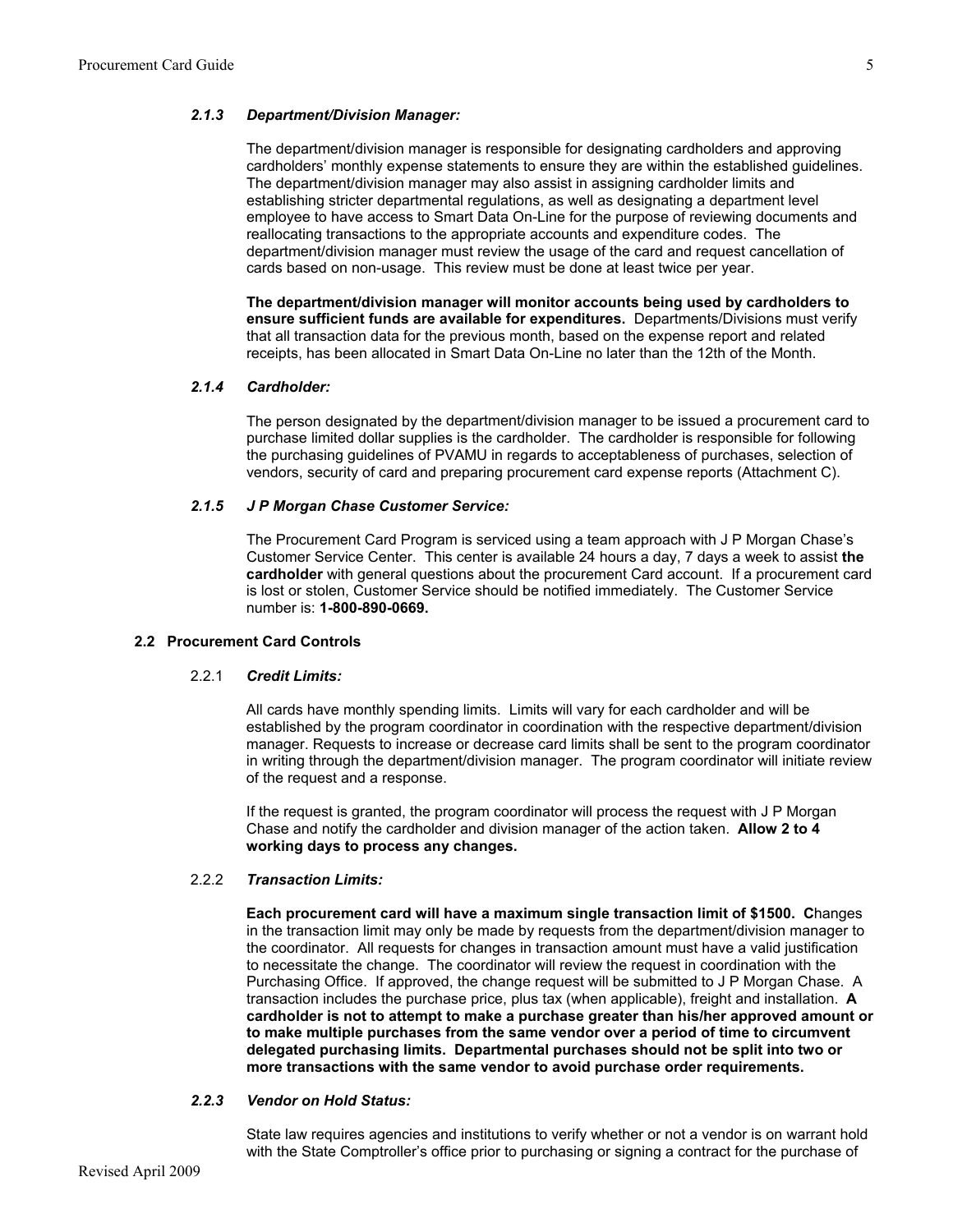goods and services. If the vendor is on hold, the agency cannot sign the contract unless the vendor agrees to a contract clause under which any payments owed to the vendor will be applied to the debt/delinquent taxes owed to the state until paid in full. Similarly, a state agency cannot make spot purchases without first determining that the vendor is not "on hold." (A spot purchase is defined as a purchase made and picked up directly at the vendor's establishment.)

The state has created two web sites to assist state agencies in determining whether vendors are "on hold." Franchise Tax Certificate of account status information for Texas Corporations can be found at [http://ecpa.cpa.state.tx.us/coa/index.html.](http://ecpa.cpa.state.tx.us/coa/index.html) Taxpayer and Vendor Account Information can be found at [http://ecpa.cpa.state.tx.us/vendor/tpsearch1.html.](http://ecpa.cpa.state.tx.us/vendor/tpsearch1.html) After entering the vendor's 11-digit taxpayer Identification number (TIN) or the vendor name and clicking the "Search" button, the message "Taxpayer is not on vendor hold" or "Taxpayer is on vendor hold" will be displayed. If the displayed information indicates that the vendor is not on hold, a copy of the page is to be printed and attached to your purchasing documentation. You may proceed with the bidding or purchasing process. If the message displayed indicates that the vendor is on hold, the purchase will have to be made through the Purchasing Office with a purchase requisition and the contract must require payments to be applied toward eliminating the debt or delinquency. If the vendor wishes to clear up the "hold" they should contact the agency with which they are on hold.

#### **2.3 Maintaining Your Procurement Card**

#### *2.3.1 Procurement Card Log*

A manual log is to be used by each cardholder to record all card transactions, as they occur. Credit card receipts are to be retained with the manual log for review, tracking, and monthly reconciliation. The manual card log and the receipts will be each cardholder's back up to verify monthly card charges.

#### *2.3.2 Procurement Card Expense report:*

Included in the Procurement Card Program Guide is an example of the expense report (See Attachment C). Use of the expense report is required for monthly reporting and provides a method for invoice and expenditure tracking while using the procurement card.

#### 2.3.3 *Receipts and Invoices:*

**Always obtain an itemized invoice when using the procurement card.** It is each cardholder's responsibility to ensure there is an itemized receipt for each purchase. All receipts/invoices must be kept with the card log. Screen prints are acceptable for Internet orders and order forms are acceptable for fax/mail orders if the vendor does not provide a receipt/invoice. If either of these two documents is used, they must show price.

#### 2.3.4 *Billing Cycle*

At the end of each billing cycle, every cardholder will receive an e-mail stating "Your J P Morgan Chase account has cycled." At the end of each billing cycle, each cardholder will also receive a Cardholder Statement, which lists charges made to the account. After allocating charges in SDOL, the cardholder will run a monthly cycle expense report in SDOL. Charges in SDOL are to be reconciled with the manual card log. By the  $12<sup>th</sup>$  of each month, the cardholder shall reconcile the expenditures, in [http://sdol.jpmorganchase.com/Screen/Login.](http://sdol.jpmorganchase.com/Screen/Login) The cardholder will then run and print an Expense Report, attach all documentation, note any additional information pertinent to your charges, verify that all purchases are valid and forward the package to the Department/Division Head/Business Coordinator for review and approval. Upon approval, the Expense Report is then forwarded to the Program Coordinator in Procurement Services. **To avoid penalties,** y**our account must be reconciled and forwarded to Procurement Services Office no later than the 12th of the month.** 

Attach all documentation (receipts, packing slips, order forms, etc.), note any additional information pertinent to the purchases, verify that all purchases are valid and forward the package to the Department/ Division Manager for review and approval. Receipts must be original and not altered. (Do not tape or highlight over printed information.).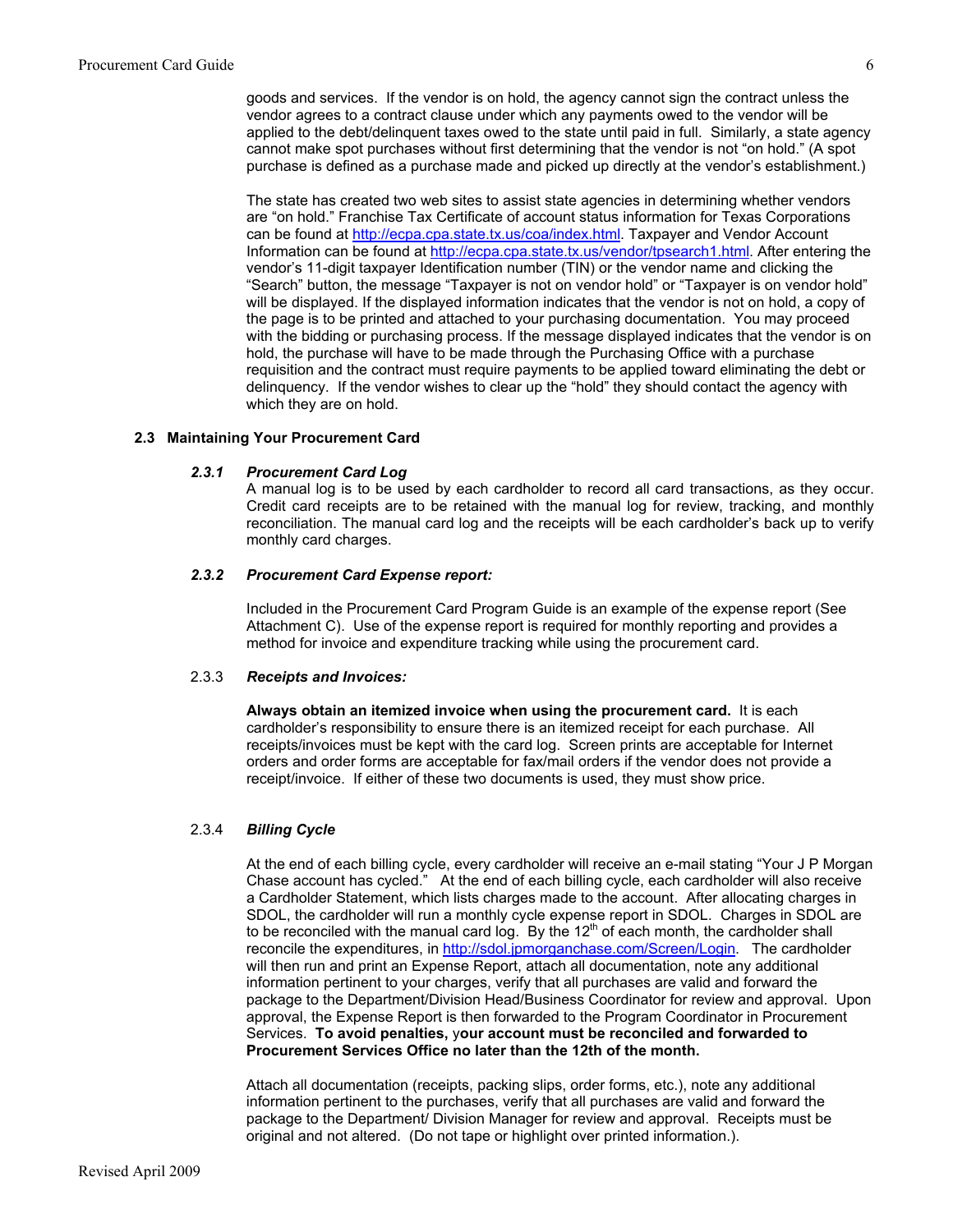A copy of the package should be retained by the department as support for the transactions that will be processed against FAMIS accounts.

#### **2.4 Sales and Use Tax**

PVAMU, as an agency of the State of Texas, is tax exempt. Each procurement card identifies PVAMU as being tax exempt within the State of Texas. A cardholder should carry a PVAMU tax exemption certificate (Attachment E) with their Procurement Card.

#### **2.5 Security of the Procurement Card**

The assigned cardholder is responsible for the security of the procurement card that has been issued to them. The card must be treated with the same level of care you would use with personal charge cards. Guard the card account number carefully. It should not be posted in a work area or left in a conspicuous place. It must be kept in an accessible, but secure location

**The only person authorized to use the Procurement Card is the cardholder whose name appears on the card. The card is to be used for business purposes only. PVAMU has disciplinary procedures related to unauthorized use of the Procurement Card. See section 3.13 of this guide.** 

#### **2.6 Employee Termination and Transfers**

The card must be cancelled upon the cardholder's termination or transfer to another department. The department or division head should send an e-mail to the Program Coordinator at [ussmith@pvamu.edu](mailto:ussmith@pvamu.edu) or [svward@pvamu.edu](mailto:svward@pvamu.edu) with the cardholder's name to request cancellation of the card. The Procurement Card may be given to the Program Coordinator during the exiting process.

 When a cardholder transfers to another department, a new cardholder application must be completed and signed by the new department head. If the cardholder will not need a Procurement Card, the card must be delivered to the Program Coordinator to be cancelled and destroyed.

#### **2.7 Lost or Stolen Cards**

If a Procurement Card is lost or stolen, immediately contact J P Morgan Chase's Customer Service at

**1-800-890-0669**. After contacting J P Morgan Chase, notify the Program Coordinator and the Department/Division Manager.

Prompt, immediate action can reduce our liability of fraudulent activity. It is imperative that you contact the bank immediately for suspension of your card because PVAMU is responsible for all charges made on the card until it has been cancelled.

#### **3 PROCEDURES**

#### **3.1 Obtaining a Procurement Card**

#### **3.1.1 To obtain a Procurement Card the following process shall be followed:**

- 3.1.1.1 Applicants must attend one of the scheduled Procurement Card Training sessions sponsored by Human Resources. A copy of the sign-in log from the session will be forwarded to the Program Coordinator.
- 3.1.1.2 The applicant must submit a completed and approved Cardholder Application/Approval form (Attachment A) to Procurement Services. This application will provide Procurement Services with necessary information about you (the cardholder), the budgeted FAMIS account/support account for default payment, and the Department/Division Head's approval of your application and subsequent designation of your delegated purchasing authority within the procedure of PVAMU.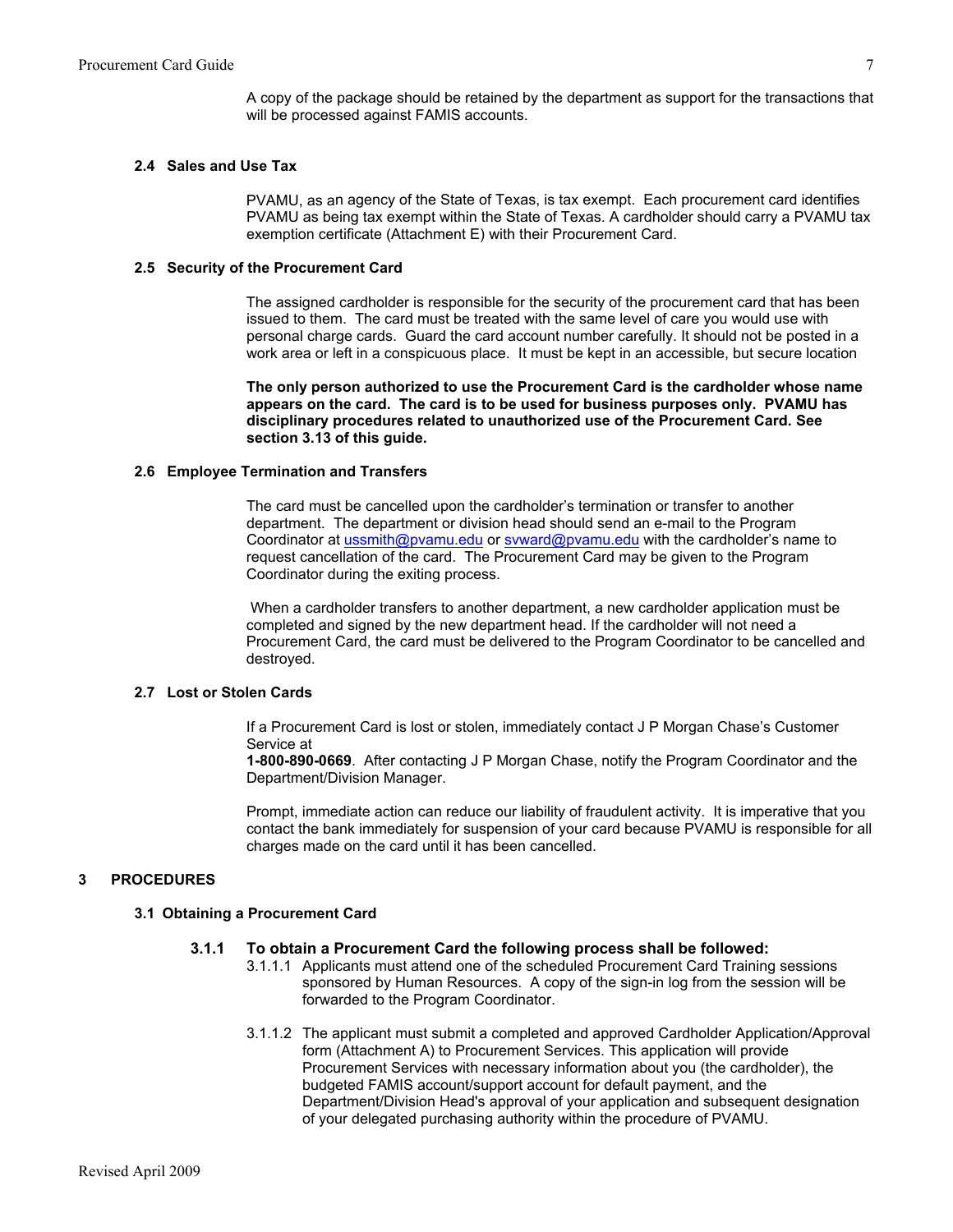3.1.1.3 Program Coordinator will request issuance of the Procurement Card from J P Morgan Chase (Requires 7 to 10 days). Applicant will be contacted when the card is received.

#### 3.1.1.4 **Applicants must bring a photo I.D. to Procurement Services for verification and identification, when picking up their card.**

#### 3.1.1.5 **Applicant will be provided a copy of the Procurement Card Guide and will be required to sign a Procurement Cardholder Card Agreement (Attachment B).**

- 3.1.2 The following items should be provided to you, the cardholder, upon issuance of a procurement card:
	- 3.1.2.1 Cardholder Procurement Card Agreement: This is an agreement between the cardholder and PVAMU, which affirms that the cardholder has read and understands the policy and procedures for the Procurement Card. This agreement is signed at the end of the training session by the cardholder and Program Coordinator.
	- 3.1.2.2 Procurement Card Program Guide: This document outlines PVAMU procedures in regard to its Procurement Card. It also outlines some acceptable and unacceptable types of purchases.
	- 3.1.2.3 Procurement Card expense report: The cardholder will print this form from Smart Data online under the report tab. This form will record purchases made on the procurement card, and returns during the reconciliation process.
	- 3.1.2.4 Statement of Disputed Items Form: The cardholder shall use this form if they are disputing a transaction that appears on their Cardholder Statement. (Attachment D)
	- 3.1.2.5 Procurement Card: Upon signing the Cardholder Procurement Card Agreement and proper identification and verification, the card will be issued and signed in the presence of the Program Coordinator.
	- 3.1.2.6 An Account Holder Guide is available to each cardholder from the J P Morgan Chase web homepage (<http://sdol.jpmorganchase.com/Screen/Login>).

#### **3.2 About the Card**

The card will be issued in the assigned employee's name with the State of Texas seal and the wording "For Official Use Only" clearly indicated on the card. This card is for University business purposes only and may not be used for any personal transactions. **It is important to understand that the cardholder is personally responsible and accountable for his/her Procurement Card.** 

#### **Please Note:**

- The department head and coordinator will establish the transaction limit for the procurement card.
- ! Charges can be reallocated to different accounts and object codes changed to reflect usage.

#### **3.3 Procurement Card Activation**

The cardholder must activate the Procurement Card before using it. Upon receipt of the card, the cardholder should sign the back of the Procurement Card and always keep the card in a secure place.

#### **3.4 Purchasing Guidelines**

3.4.1 General Information

As a State institution, certain State, Local, and Federal guidelines and laws bind us. All purchases must be in accordance with the laws of the State of Texas and the purchasing procedures of PVAMU and the Texas A & M University System. The cardholder is responsible for compliance and strict adherence to all purchasing guidelines within their departmental delegated authority.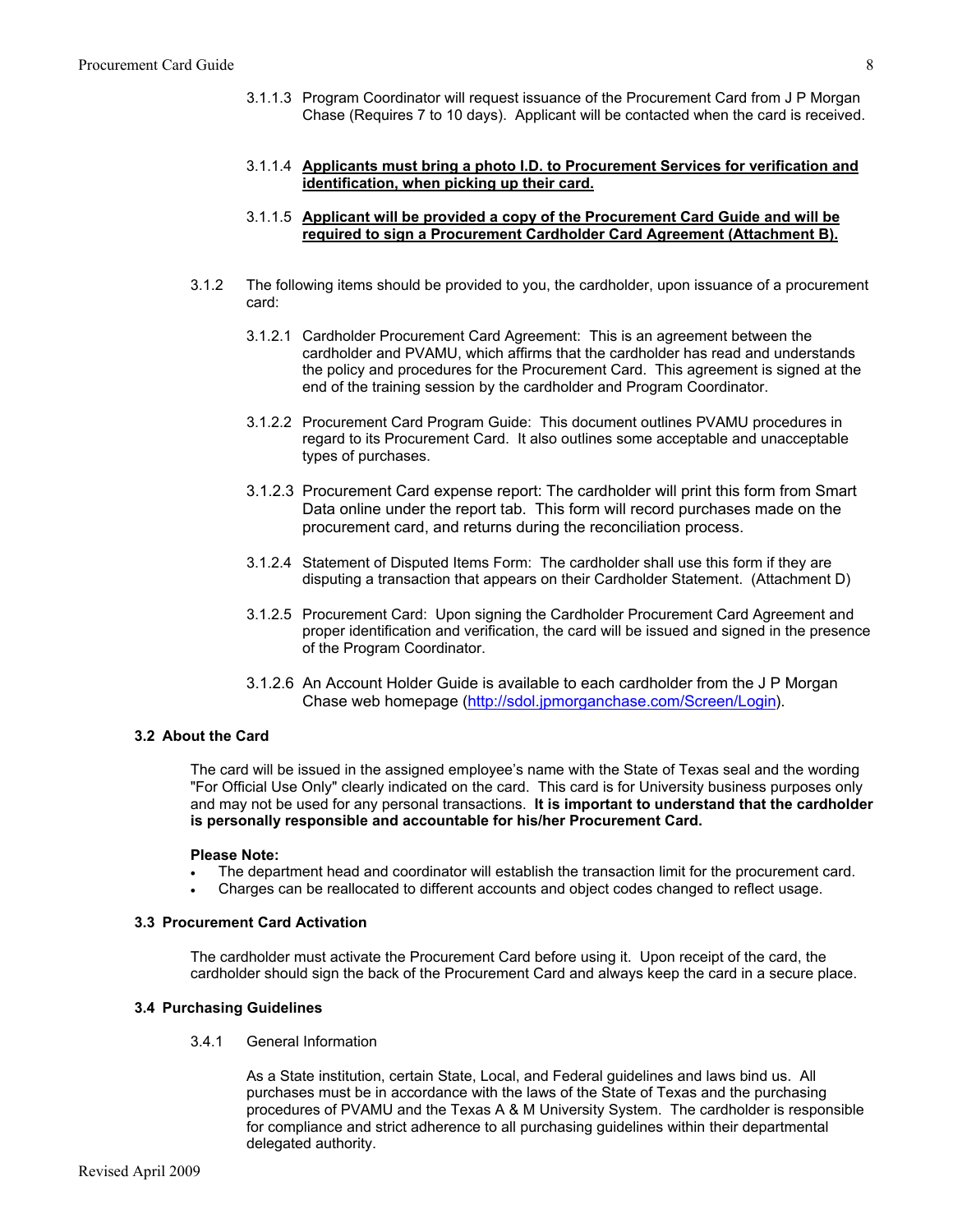As a reminder, the departmental delegated authority is for small dollar amount transactions. **State law mandates that large purchases may not be broken down into small purchases to meet delegated limits. To do so would be a violation of state law and of PVAMU Purchasing Procedures.**

Cardholders should promote and encourage positive interactions with suppliers. Honesty and courtesy are essential ingredients in all aspects of a buyer/supplier relationship.

All cardholders shall follow these guidelines when using the Procurement Card:

- 3.4.1.1 Determine if the transaction is an acceptable use of the card, and if it is within the cardholder's spending limit. Review the acceptable and unacceptable purchases lists included in this guide.
- 3.4.1.2 Obtain Quotes from different vendors to determine the best value. HUB vendors must be included in the solicitation process. Always confirm pricing and freight in print, when possible.
- 3.4.1.3 Identify the vendor and verify that the vendor is in good standing with the State on Franchise & Sales tax by visiting **<http://ecpa.cpa.state.tx.us/vendor/tpsearch1.html>** and **<http://ecpa.cpa.state.tx.us/coa/Index.html>**.
- 3.4.1.4 Contact vendor to place the order.
- 3.4.1.5 Request that a hard copy of the receipt with detail pricing, and freight be faxed to the cardholder and/or included in the shipment of supplies.
- 3.4.1.6 Ask the supplier if a purchase order number is required. If supplier requests a purchase order number use a combination of initials "PCP" and Name, e.g. PCP-John Doe, would be the purchase order number.
- 3.4.1.7 Request that the supplier indicates your name and the initials "PCP" and your name and extension appear on all packing lists and box labels. E.g. PCP-John Doe x-1111. This will enable the receiving department to facilitate delivery of your supplies.
- 3.4.2 Examples of Acceptable Purchases:

All purchases must be made in accordance with the Texas and United States Constitutions, applicable statutes and regulations, the State Comptroller's rules, Texas A&M University System regulations, and PVAMU rules. A state agency may not pay for goods before their delivery to the agency. The purchaser needs to ensure goods will be delivered before the statement closing date. The statement closing date will be between the  $5<sup>th</sup>$  and the  $7<sup>th</sup>$  of each month. Vendors should only charge the account when goods are shipped. Back orders should not be charged until the goods are shipped. **(Refer to Guidelines for Disbursement of funds [http://www.tamus.edu/offices/budgets-acct/documents/disbursement\\_April2004.pdf](http://www.tamus.edu/offices/budgets-acct/documents/disbursement_April2004.pdf) ).**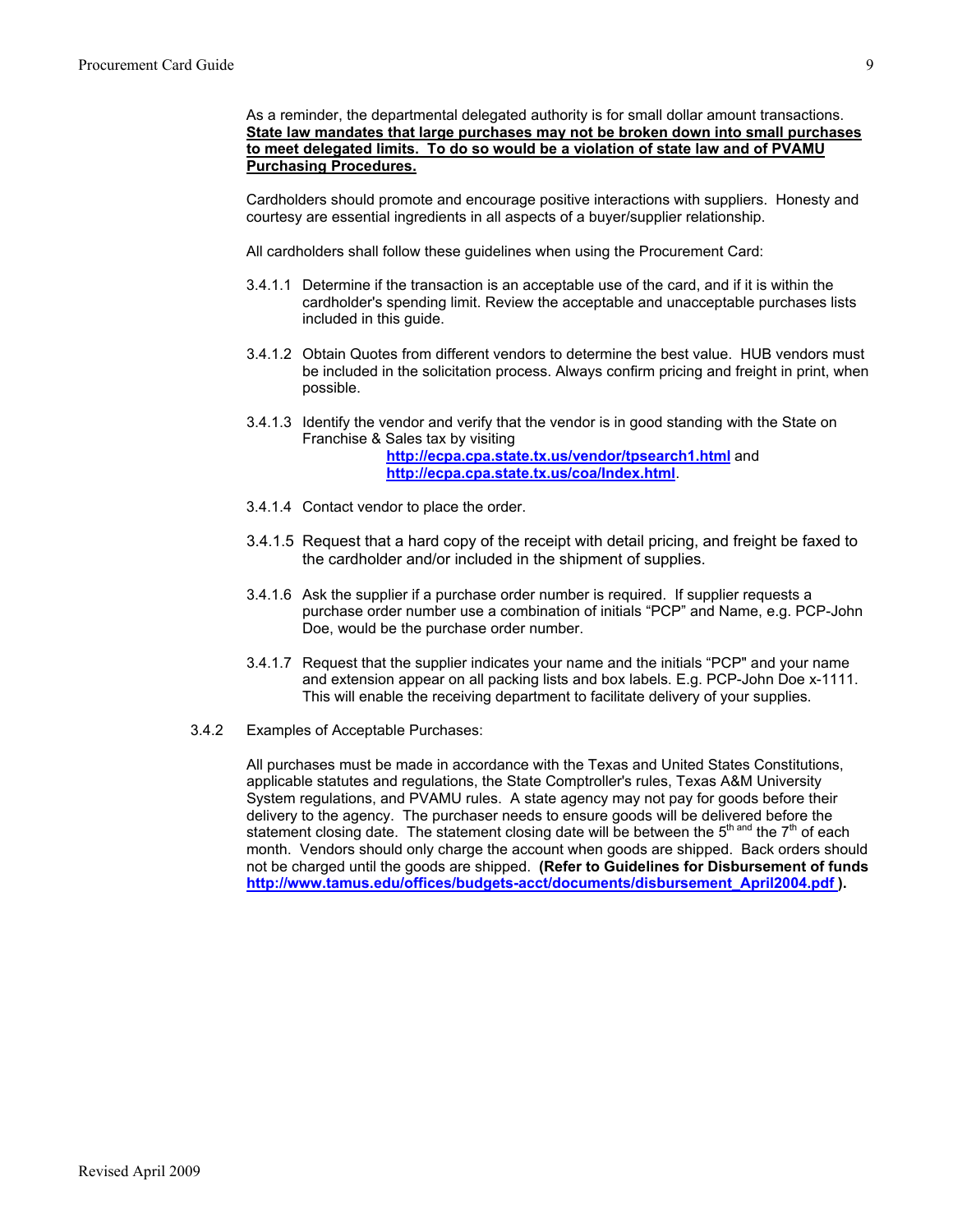#### **Acceptable Purchases**:

| Supplies-Office General                  | Supplies-Paper Goods & Janitorial      |
|------------------------------------------|----------------------------------------|
| Supplies-Education                       | Supplies-Research                      |
| Supplies-Other                           | <b>Computer Consumables</b>            |
| Subscription, Periodicals                | <b>Fuels &amp; Lubricants</b>          |
| <b>Medical Supplies</b>                  | Food Purchases, (Rsrch, Smnrs, Tchg)   |
| Farm, Ranch, and Nursery supplies        | Fertilizer                             |
| <b>Packing Suppliers</b>                 | Pesticides                             |
| Supplies & Material-Roads & Hwy          | <b>Parts-Motor Vehicles</b>            |
| Parts-Machinery & Equip                  | Computer Parts and supplies            |
| Parts-Tractors                           | Shop & Industrial Supplies             |
| Plants-Local Funds only                  | <b>Landscaping Supplies</b>            |
| <b>Building Supplies &amp; Materials</b> | Furnishings & Equipment (non-inv)      |
| Fabrics & Linens                         | Employee Training-Regis. Fees          |
| Furnishing & Equip-Research              | M&R- Machinery & Equipment***          |
| Telecom-Parts & Supplies                 | M&R-Tractors***                        |
| Employee Training-Tuition                | M&R-Improvements other than Bldg***    |
| M&R-Motor Vehicles***                    | Reproduction Services-Local funds only |
| M&R-Medical Equipment***                 | <b>Postal Services</b>                 |
| Photographic Services                    | Office Furnishings & Equip             |
| Freight/Delivery Services                | Institutional Furnishings & Equip      |
| Medical, Scientific & Lab Equip          | Computer Equipment (under \$500) **    |
| Shop & Industrial Equip                  | Educational Books, Film & Ref          |
| Uniforms & Clothing                      | Rental or Exhibit Space                |
| <b>Computer Software</b>                 | Participant Costs-Tuition              |
| <b>Fabrication of Equipment</b>          | <b>Participant Costs-Books</b>         |
| Rental of Tools & Equipment              | Participant Costs-Travel               |
| Entertainment/Business Meals*            | Participant Costs-Foreign Travel       |
| <b>Participant Costs-Fees</b>            | Participant Costs-Other                |
| <b>Participant Costs-Materials</b>       | Raw Material Purchased                 |
| Participant Costs-Travel Out of State    | Participant Costs-Room & Board         |

**\*Controlled Assets** are property items that the State Comptroller requires agencies to report to the State Property Accounting System. Any purchases for furniture or equipment that are deemed "controlled assets" must be coded with the appropriate object code when the items are purchased using the ProCard. The of Asset Management office must be notified within 48 hours of the purchase of any controlled asset to insure proper coding, tagging, and reporting. An Asset Information Form should be completed and faxed to the Office of Asset Management at **936- 261-1958.** Also ensure to fax along with this form, the invoice, sales slip or packing slip. The original receipts, as well as, a copy of the Asset Information Form are to be submitted with the monthly Pro-Card Expense report. When reconciling your purchase in Smart Data Online be sure to choose "YES" in the pull down that asks if this is a controlled item.

#### **Controlled Items \$500.00 thru \$4,999.99**

| <b>Property Item</b>                                            |
|-----------------------------------------------------------------|
| Fax Machines, Telecopiers, projectors, Stereo Systems, Cameras, |
| Video Cameras, TV, VCR, Camcorders, Laserdisc Players, Printers |

\*\* Meals purchased on the Procurement Card **must** always be documented as to who, what, when, where and why (5- W's). Expenditures of University funds for meals with co-workers are not allowable except for business meals. Approval by the appropriate budget authority should be received in advance if you need to conduct business during a meal. Refer to "TAMUS Guidelines for Disbursement of Funds", Food Purchases: **[http://www.tamus.edu/offices/budgets](http://www.tamus.edu/offices/budgets-acct/documents/disbursement_April2004.pdf)[acct/documents/disbursement\\_April2004.pdf](http://www.tamus.edu/offices/budgets-acct/documents/disbursement_April2004.pdf)**.

\*\*\* All Maintenance and Repair (5510 through 5545) purchases placed on the Procurement Card must be for the service of actual repair costs. **It does not include maintenance agreements. Automobile, building and grounds maintenance purchases for the main campus are only allowable through Physical Plant Operations.**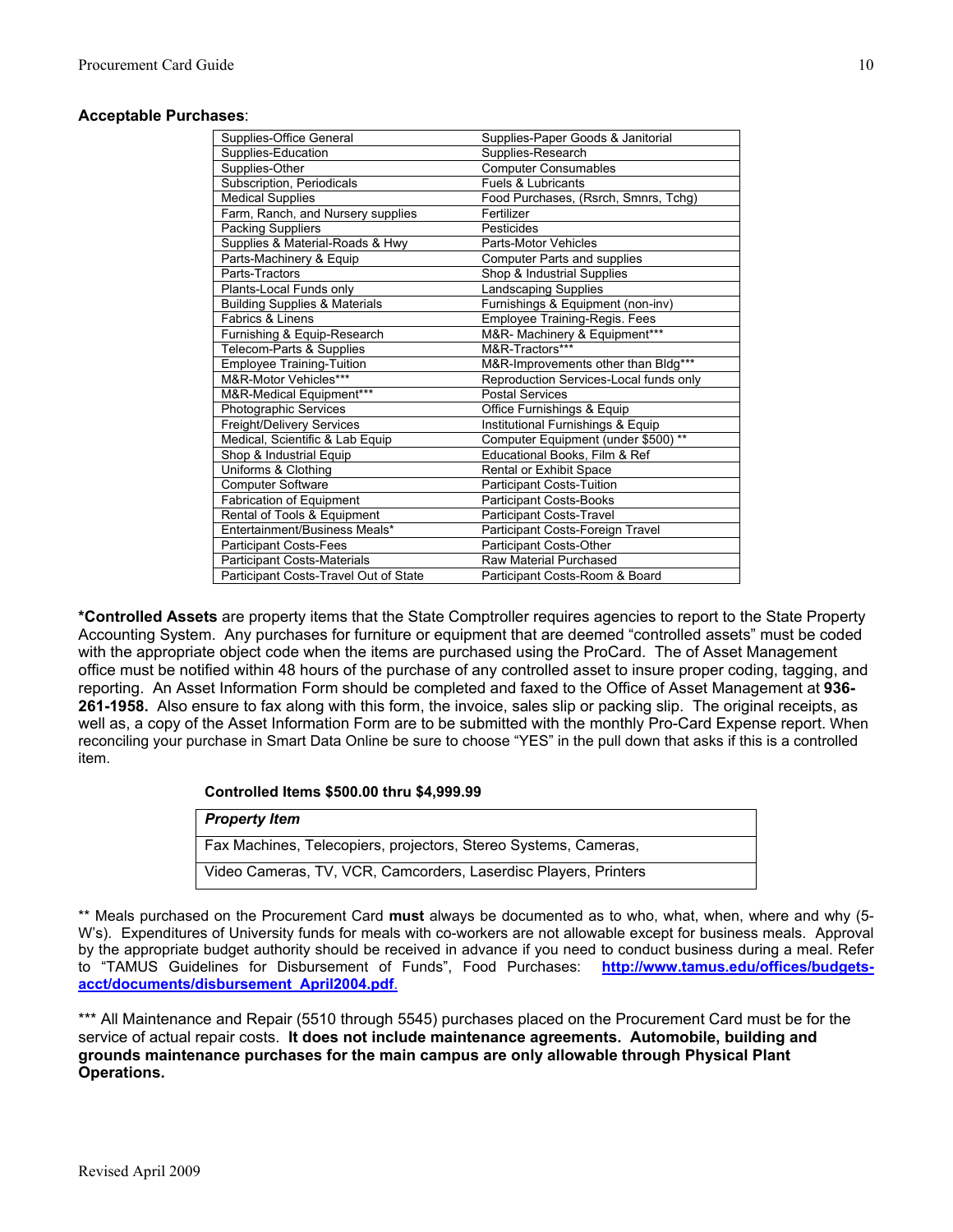#### **3.4.3 Examples of Unacceptable Purchases:**

The Procurement Card may **not be** used for the following purchases:

| Advertisements                                       | Alcohol                                            |
|------------------------------------------------------|----------------------------------------------------|
| Ammunition                                           | Animals                                            |
| Capital Equipment                                    | Cash advances or cash equivalent                   |
| <b>Catering Services</b>                             | <b>Cellular Phones</b>                             |
| Cellular Phones and related charges                  | Cellular phone service                             |
| Chemicals (precursor per EHS list)                   | Clothing for resale                                |
| Clothing imprinted with university trademark/logos   | Communication devices (incl. pagers, cell phones,  |
|                                                      | Blackberries, PDA; excluding fax machines)         |
| Communication Services (incl. services for Internet, | Computer or telecommunication equipment            |
| pagers, cell phones, etc.)                           | (excludes SHI purchases from pre-approved list)    |
| Construction or renovations                          | Consulting or related services                     |
| Contract agreements or agreements of any type that   | Controlled prescription drugs                      |
| require a signature                                  |                                                    |
| <b>Cylinder Gases</b>                                | Donations                                          |
| Employee travel of any type (incl. rental cars, gas, | <b>Employment Advertisements</b>                   |
| airfare, hotel, parking, etc.)                       |                                                    |
| <b>Entertainment Services</b>                        | Firearms of any type                               |
| Fireworks                                            | Gasoline, Automotive (for non-state vehicles only) |
| Genetic materials                                    | Gift certificates or gift cards                    |
| Gifts to employees                                   | Hazardous chemicals or materials                   |
| <b>Hypodermic Syringes</b>                           | Insurance                                          |
| Leases or rentals and lease-purchases                | <b>Legal Services</b>                              |
| <b>Maintenance Agreements</b>                        | Memberships                                        |
| Network firewalls                                    | Network Hubs, switches and routers                 |
| On-line payment services, such as Pay Pal            | Personal purchase of any type                      |
| Postage stamps (main campus only)                    | Prepaid phone cards                                |
| Development Fee                                      | Development Fee Return                             |
| Infrastructure Support                               | Arbitrage                                          |
| Dormitory Charges for Students                       | <b>Food Services for Classes</b>                   |
| <b>Housing for Guest Instructors</b>                 | Participant Cost-Conference & Short Crs            |
| Use Fee foe Equip Repair                             | <b>Administrative Allowance</b>                    |
| Sub awards- 1 <sup>st</sup> \$25,000 & Collecting    | Sub awards- after 1 <sup>st</sup> \$25,000         |
| Capital Outlay Pool \$100,000>                       | Lease Purchase \$100,000>                          |
| Capitalized Furn & Equip > \$5,000.00                | Construction                                       |

**\***In order to obtain travel or other restricted privileges on the Procurement Card, you submit written justification to the Procurement Card Coordinator, who will obtain further authorization up to the Chief Financial Officer. They will review each situation on a case-by-case basis. Only local funds may be used for travel and restricted purchases. Travel that is funded by State funds must follow the University and State Travel procedures (See

[http://vpfa.pvamu.edu/procedures/admin\\_procedures.html](http://vpfa.pvamu.edu/procedures/admin_procedures.html) and [http://www.window.state.tx.us/fm/pubs/travallow/.](http://www.window.state.tx.us/fm/pubs/travallow/)

#### **3.5 Receiving Supplies**

It is the cardholder's responsibility to ensure receipt of goods and to follow up with vendors to resolve any delivery problems, discrepancies and/or damaged goods. A copy of the charge slip, sales receipt or any other information related to the purchase must be retained.

Invoices with no amount due are the most optimal documentation since they itemize the purchases. A vendor's entry system usually prints an automatic invoice with the processed order. Instruct the vendor not to send the invoice to the Accounts Payable Office but directly to the individual cardholder making the purchase (this will prevent duplicate payments to vendors). If a purchase is made via mail or telephone, ask the vendor to include the receipt with the goods when shipping the product.

All Deliveries are to be made to the Central Receiving Warehouse.

*Central Receiving Warehouse Reba Bland Evans St. @ Anne Preston St. Prairie View TX 77446* 

11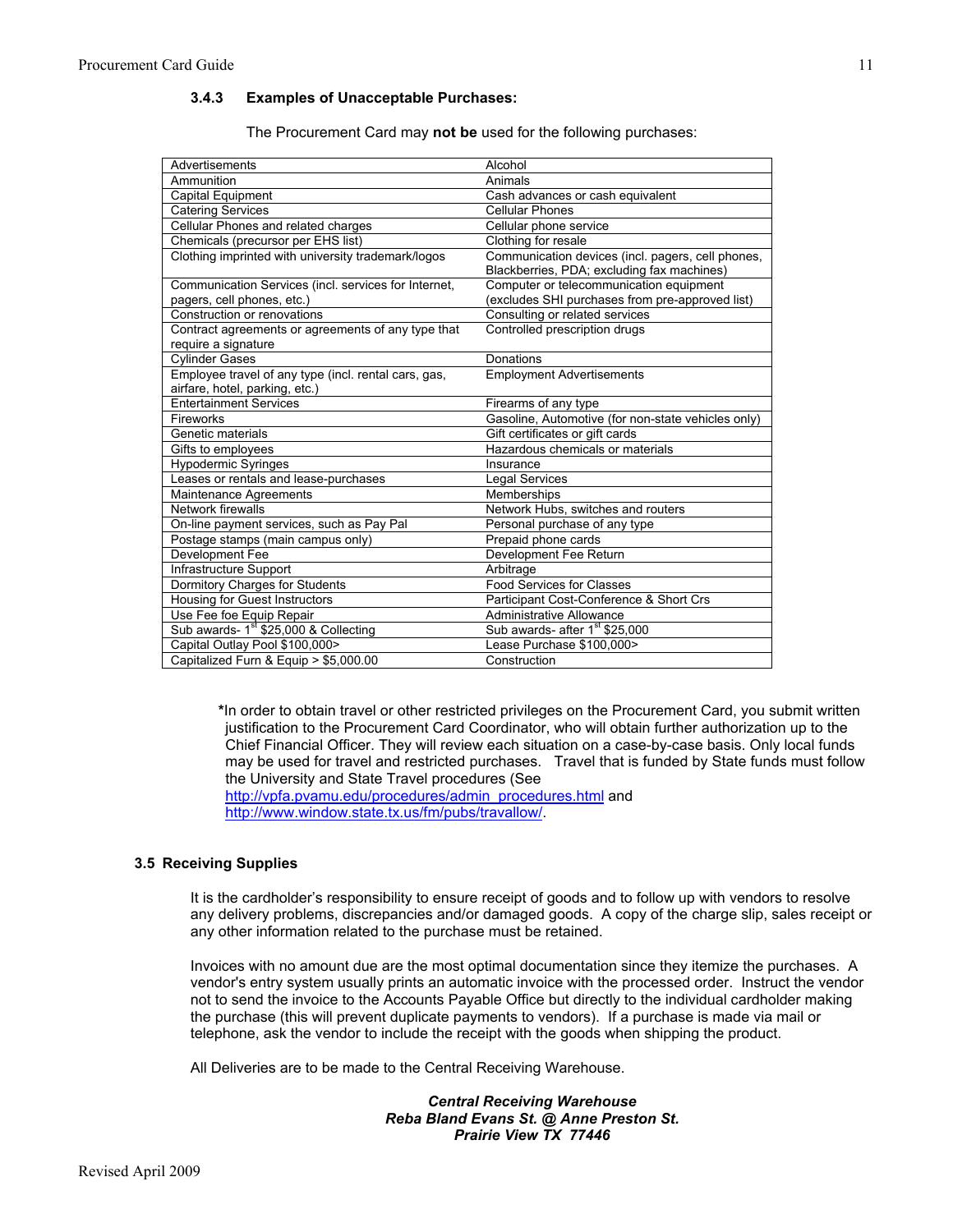#### **3.6 Procurement Card Documentation**

The following documentation must be retained with Reconciled Expense Report:

- ! All Purchase Voucher Requirements apply to Procurement Card transactions
- . Sales Receipts
- Packing Slips
- Credit Card Receipts/Slips
- ! Other information or correspondence related to the purchase
- Screen prints are acceptable for internet orders

Any discrepancies identified shall be promptly investigated and resolved by the cardholder/department. If the cardholder/department is unsuccessful in resolving any disputes, cardholder will need to fill out a "Statement of Dispute Item" and forward the form to the Program Coordinator. The Program Coordinator will then forward the form to J P Morgan Chase. Documentation of any action taken to resolve a discrepancy must be recorded and attached with the rest of the documentation.

#### **3.7 Guidelines for Reconciling Procurement Card Expenditures**

All cardholders are required to reconcile their monthly transactions. Cardholders will verify adequate available funds in all designated accounts. There should be record (i.e. receipts, invoice, and copy of orders) of all orders/purchases placed on the Procurement Card. It is the cardholder's responsibility to ensure there is an itemized invoice/receipt for each purchase. Screen prints are acceptable for Internet orders and order forms for fax/mail orders if the vendor does not provide a receipt/invoice. Attach itemized invoices, receipts, and other supporting documentation to the log.

- **3.7.1** Upon receipt of your e-mail reminder, completed reconciliation is required by the 12th of every month. This reconciliation should reflect all items during the date range of  $6<sup>th of</sup>$  the previous month to the 5<sup>th</sup> of the current month. Refer to Procurement Card Cycle Cut Off Schedule.
- **3.7.2** Instructions on how to reconcile procurement card expenditure on the J P Morgan Chase web site:
	- **3.7.2.1.1 <http://sdol.jpmorganchase.com/Screen/Login>**
	- **3.7.2.1.2 Financial Tab,**
	- **3.7.2.1.3 Financial: Transaction Summary**
	- 3.7.2.1.4 Under **"Date Criteria"**
	- 3.7.2.1.5 Select **Date Range**
	- 3.7.2.1.6 View By: **Posting Date**
	- 3.7.2.1.7 Select **View Button**. At the bottom of the screen all the transaction that have been posted for this time frame
	- 3.7.2.1.8 **Detail**: The various details pertaining to the transaction, vendor and other extra information.
	- 3.7.2.1.9 **Posting Date**: The date the transaction was posted to account
	- 3.7.2.1.10 **Transaction Date**: The date of the actual transaction.
	- 3.7.2.1.11 **Original Currency Amount**: The amount of transaction
	- 3.7.2.1.12 **Net transaction account**: Transaction amount minus taxes. This should be the same as "original currency amount".
	- 3.7.2.1.13 **Split**: Split transaction between different account numbers and object codes.
	- 3.7.2.1.14 **Supervisor-Reviewed & Cardholder Reviewed**: Check the appropriate box to denote approval
	- 3.7.2.1.15 **Account #**: This is drop-down box with PVAMU activity account numbers related to the respective department code. If an account number is not included, an e-mail should be sent to one of the program Specialists.
	- 3.7.2.1.16 **Object Code**: A drop-down box with PVAMU & State activity object/expenditure codes.
	- 3.7.2.1.17 **Description & Expense Description**: A brief description of transaction. Include pertinent information to describe the purchase.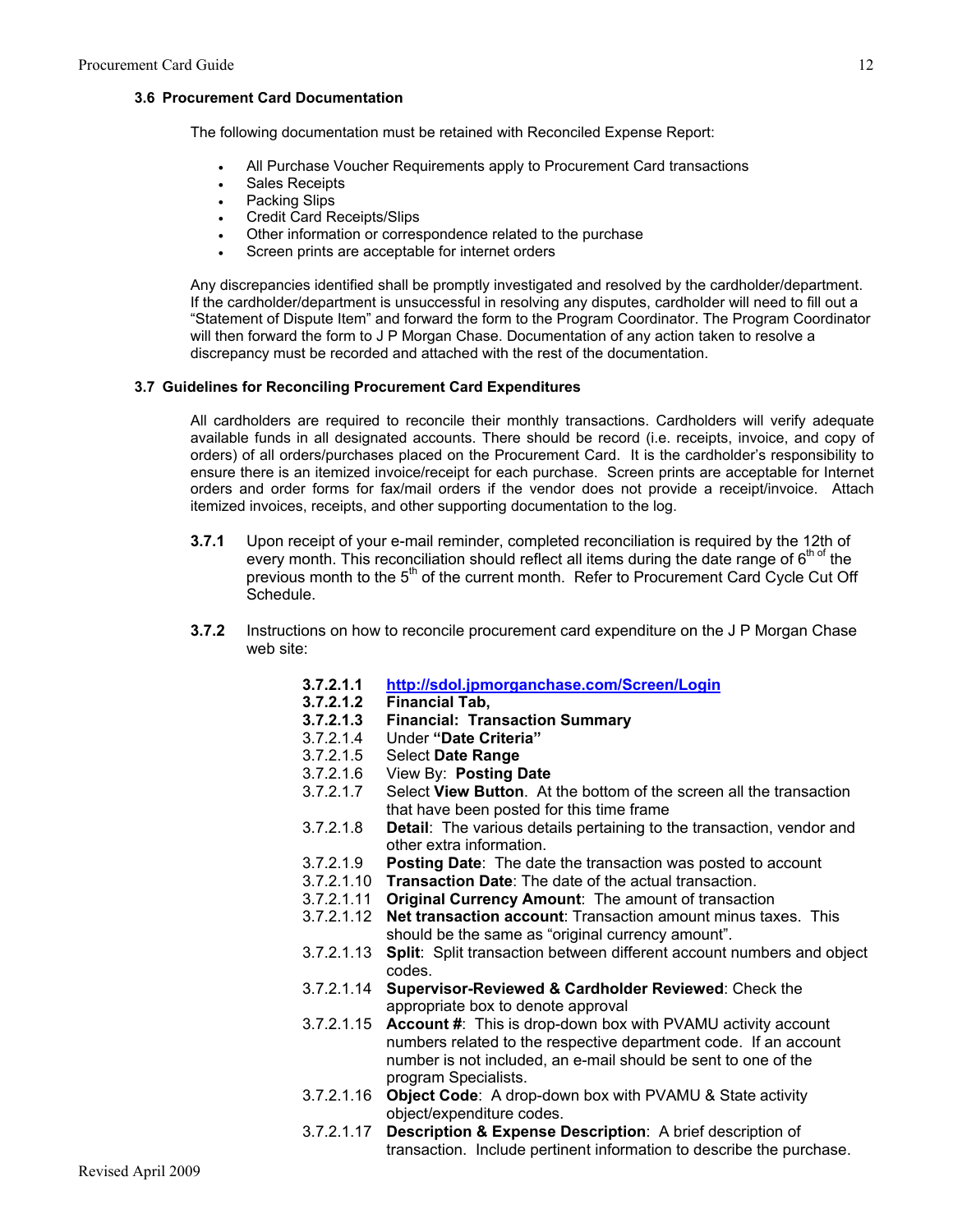#### You must have a description.

- 3.7.2.1.18 **Dispute** If this transaction is an unauthorized purchase and cannot be resolved with the vendor, check the dispute box
- 3.7.2.1.19 Controlled Items drop-down **"YES or NO":** Use this to identify controlled/inventory purchases from list in section 3.4 above
- 3.7.2.1.20 When all charges have been allocated and properly documented, select the "**Apply**" button.
- 3.7.2.1.21 A message will appear stating "C**hange successfully applied**" or other confirmation
- 3.7.2.1.22 **Reports** Tab:
- 3.7.2.1.23 Report: **Run Reports**.
- 3.7.2.1.24 Select **Expense Report**
- 3.7.2.1.25 Select **Print Version**
- 3.7.2.1.26 **Date Criteria**
- 3.7.2.1.27 Select **Date Range**
- 3.7.2.1.28 View by **Posting Date**
- 3.7.2.1.29 Select the **same dates** as you ran your Financial: Transaction Summary
- 3.7.2.1.30 Select "**Run**" Button (Your computer may block the first download attempt. If so, you will need to right-click on the pop-blocker bar to allow the download, and re-run the report).
- 3.7.3 The Procurement Card Expense report must have department approval (cardholder signature and a supervisor other than the cardholder. One of the signers must have budget approved signature authority on the accounts(s) being charged).

#### **3.8 Audits**

The Expense Report, along with the supporting documentation become the official records and shall be maintained in the Procurement Card Office in accordance with PVAMU Record Retention Schedule. Records for Procurement Card purchases will be required, when PVAMU is audited by Texas Building Procurement Commission, State Comptroller, Texas A & M University System, or other external entities (i.e. State of Texas Auditors, Public Accounting Offices). Procurement Card Specialists will make random internal audits, for compliance. Department Heads will be notified in writing if any transactions audited do not conform to these handbook guidelines.

#### **3.9 Statement and Payment**

J P Morgan Chase will mail a statement for each cardholder to the departments for reconciliation. Copies of the statement, the receipts, expense report and all supporting documentation will be filed and kept within the department.

J P Morgan Chase will mail a summary billing to the University, listing all transactions during the period by cardholders. All charges will be paid in full from a clearing account. Cardholders will submit reconciled Expense Report and original supporting documentation to the Program Specialists. Program Specialists will review and balance Expense Reports for accuracy and compliance. Once all Expense Reports have been reviewed and Expense Report amounts and billing summary balance, the Program Specialists will export data from SDOL and forward it to FAMIS production. Designated accounts are debited, and in turn reimburse the clearing account. J P Morgan Chase pays the merchants between 24- 48 hours of your placing your order or picking up merchandise.

The Texas Government Code requires Fiscal Affairs to audit all vouchers before they are submitted to the State Comptroller's office for payment. **All expenditures using grant and contract accounts (OSP) will require the department to submit one set of original corresponding receipts and SDOL Expense Report to the Procurement Card Office and one set of copies with the SDOL Expense Report to the Office of Sponsored Programs.** 

#### **3.10 Procurement Card Payment**

Employees do not pay their own monthly statement. **The program does not affect your credit rating in any way**. The Procurement Card program carries corporate liability. **However, it is essential to**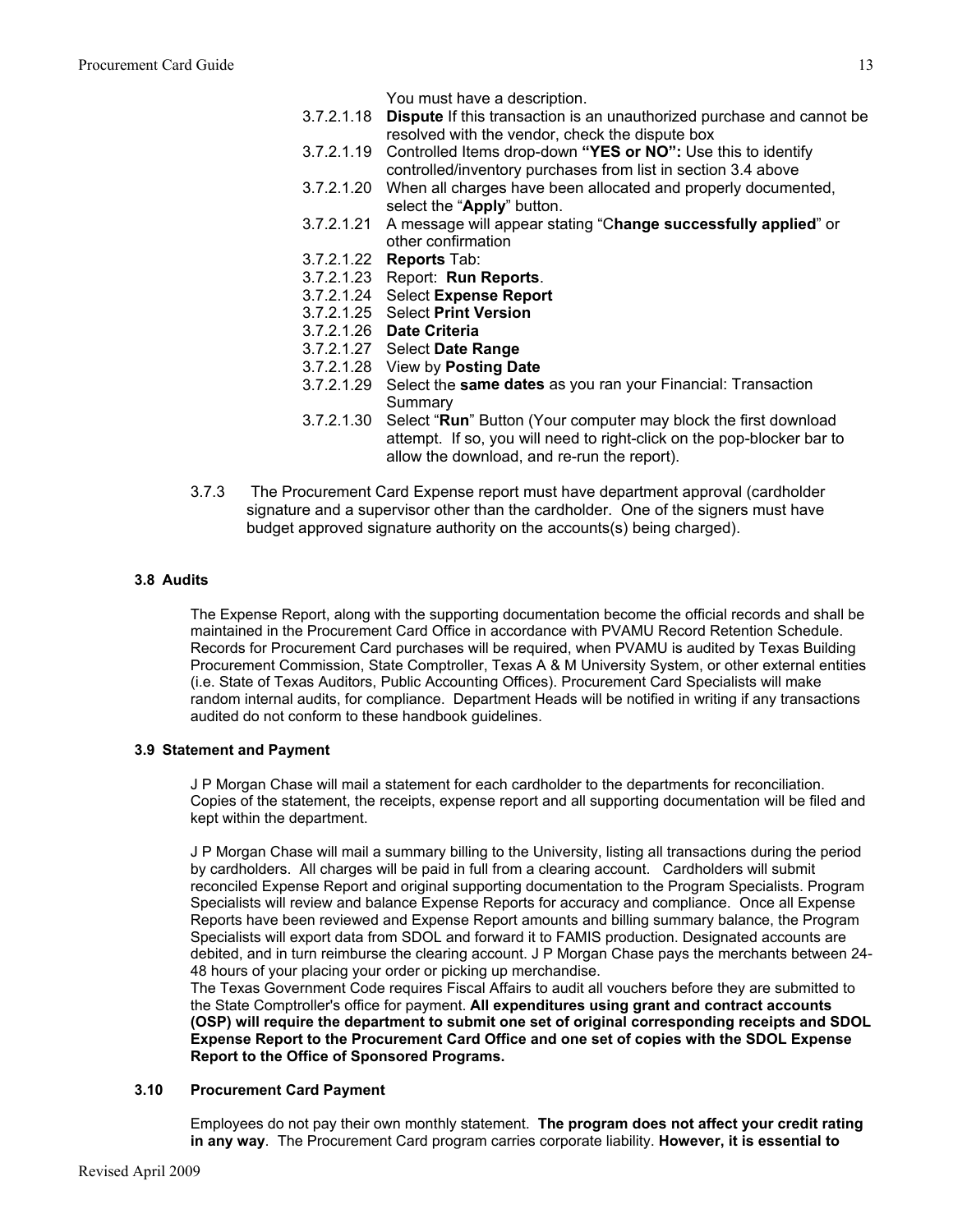#### **note that cardholders will be held personally liable by the university for card security and for the transactions made to the card.**

### **3.11 Returns, Credits, and Disputed Charges**

Should a problem arise with a purchased item or charge, the cardholder shall make every attempt to first resolve the issue directly with the supplier. Review of future statements is vital to ensure the account is properly credited for returns, credits and disputed charges. The returned, credited or disputed item shall be noted on the expense report.

- Returns: If a cardholder needs to return an item to a supplier, contact the supplier and obtain instructions for return. Note that some suppliers may charge a restocking or handling fee for returns. All returns should be indicated on the expense report.
- ! Credits: If the supplier accepts an item as a return, a credit for this item should appear on the following month's statement. All expected credits should be indicated on the expense report.
- ! Disputed Charges: If a cardholder finds a discrepancy on a monthly statement, the cardholder should contact the supplier and attempt to resolve the problem directly. Unresolved disputed items should be documented on line and by completing the JP Morgan Chase Dispute Form. A copy of the form and letters shall be kept as documentation.

If a cardholder cannot resolve a disputed item directly with the vendor, the cardholder shall complete the Statement of Disputed Item Form and forward to the Program Coordinator. J P Morgan Chase will place the charge in a "Statement of Dispute" and the account may be given a provisional credit until receipt of adequate documentation from the vendor. If the documentation appears to be in order, the transaction will be re-posted to the account and the dispute considered closed. If the charge is suspected to be fraudulent, the card will be immediately blocked, continue to have a provisional credit (if given) and an investigation of the charge will continue. A new card will then be re-issued to the cardholder, if appropriate. If the charge appears legitimate, the transaction will then post to the new account.

Please remember that the Procurement Card Office is your partner in this venture and is willing to assist in any dispute resolution.

#### **3.12 Card Termination**

When a cardholder terminates employment with PVAMU, the department has the specific obligation to reclaim the card from the cardholder and return it to a Program Coordinator for cancellation prior to the employee's termination date. The card must also be returned to the Program Coordinator if the cardholder transfers to another department/division within Prairie View A&M University.

#### **3.13 Non-Compliance**

Multiple notifications to a single cardholder/department for insufficient budgets by Procurement Services may result in revoking all card privileges. Once a card is revoked, it will not be reinstated. Instances of Non-compliance will be addressed in a progressive manner, as follows.

- ! **1st Notice- Warning Letter citing the incident.**
- ! **2nd Notice- Letter, requiring explanation to and approval by the CFO, and retraining.**
- ! **3rd Notice- Revocation of card privileges.**

Non-adherence to State and University Purchasing and Procurement Card policy and procedures may result in revoking of individual cardholder privileges. All non-compliance will be monitored. Noncompliance is defined as late receipt of Expense reports (Expense reports are due by 12th of each month), unacceptable purchase, insufficient documentation to back up expenditures, and over spending budgeted funds. Non-compliance will be documented with a Non-Compliance Form. Excessive noncompliance will be reviewed by a Program Coordinator, Accounts Payable Manager, the Assistant V. P. for Financial Services, and the Chief Financial Officer, who will decide on whether cardholders privileges are to be revoked.

**Misuse of the procurement card may result in termination of employment if a card holder is found to be negligent in their duties as a cardholder. It is the policy that if anyone should**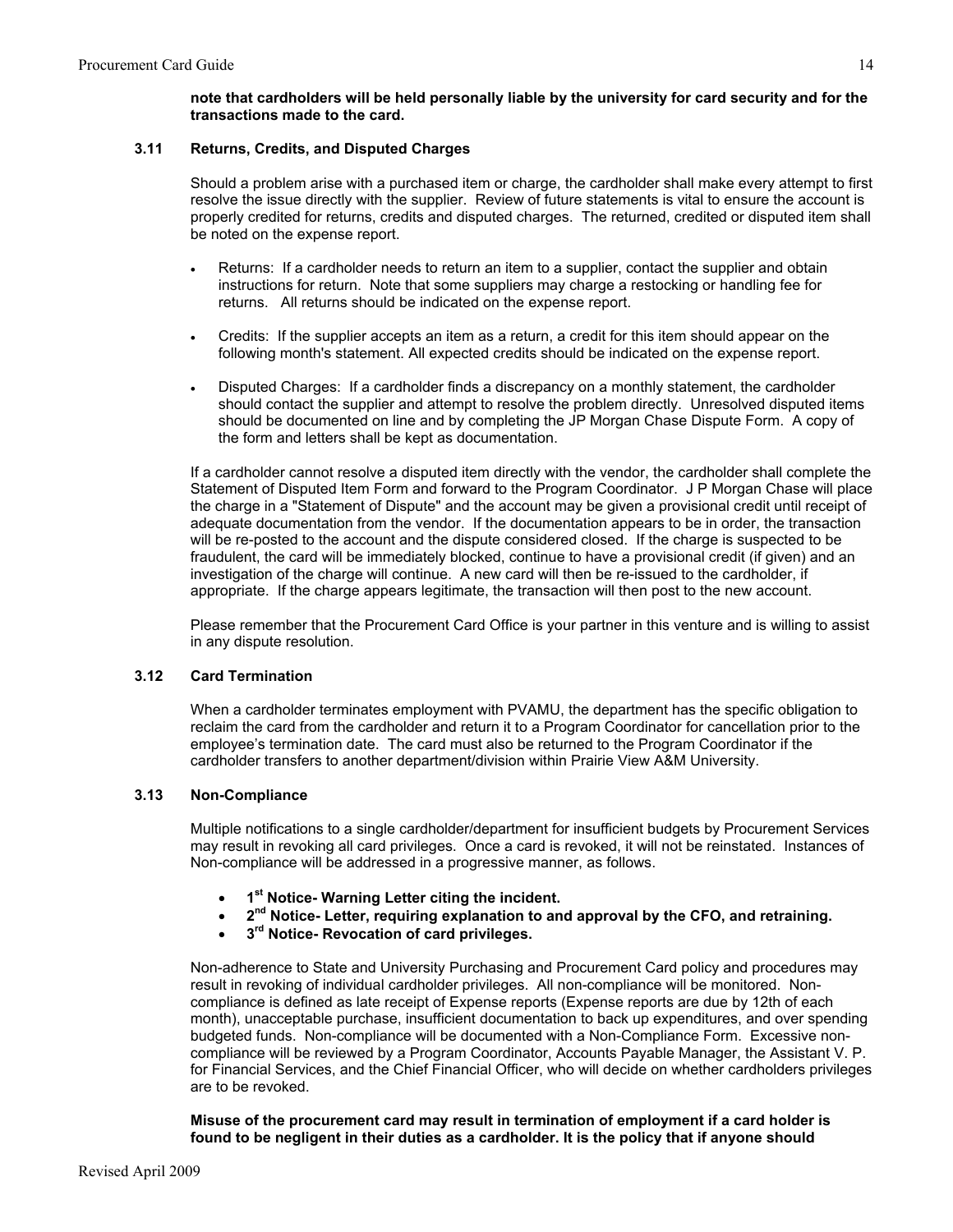**intentionally violate or misuse the Procurement card that the university will pursue actions against the cardholder to include termination of employment and recovery of loss funds through garnishment of wages.** 

### **4 KEY PROGRAM CONTACTS**

#### **4.1 Procurement Card Contacts**

| Program Specialists:                   | Uel S. Smith, Jr.<br>(936) 261-1929<br>ussmith@pvamu.edu    |
|----------------------------------------|-------------------------------------------------------------|
|                                        | Sceffers V. Ward, III<br>(936) 261-1915<br>svward@pvamu.edu |
| Program Administrator                  | Victoria Munos<br>(936) 261-1961<br>vimunos@pvamu.edu       |
| Purchasing Agent/HUB Coordinator:      | Jim Nelms<br>(936) 857-2323<br>jim nelms@pvamu.edu          |
| Accounts Payable Manager:              | Jullette Spivey<br>(936) 261-1974<br>jmspivey@pvamu.edu     |
| Assistant V. P. for Financial Services | Marilyn Maynard<br>(936) 261-2157<br>mwmaynard@pvamu.edu    |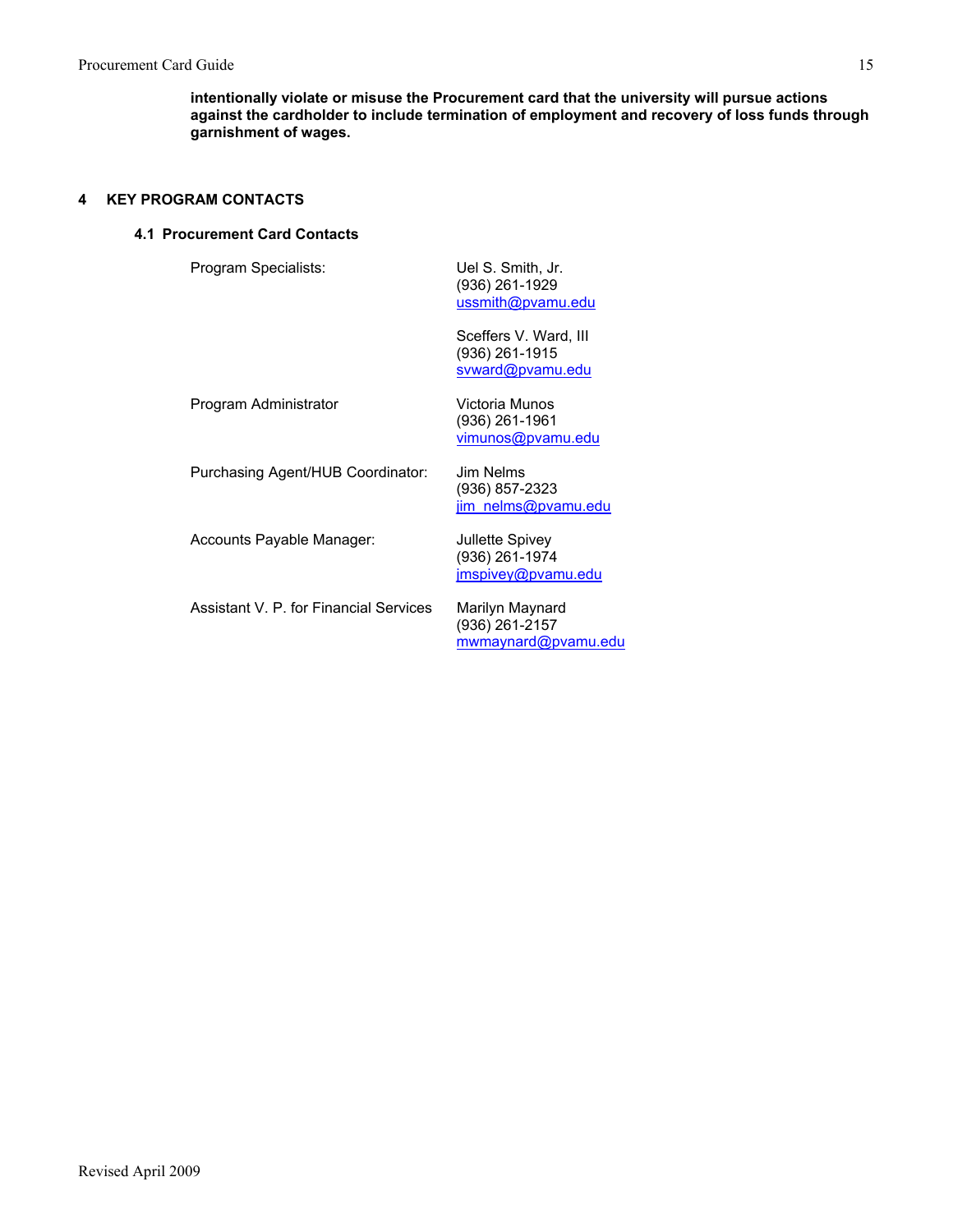#### **5 FREQUENTLY ASKED QUESTIONS AND ANSWERS**

#### 1. **What type of purchases should I use the Procurement Card?**

The procurement card may be used for small dollar purchases of supplies and limited services not to exceed \$2,000 per single transaction. Refer to the 'Acceptable Purchases' and 'Unacceptable Purchases' Lists in Section 3.4 of this guide. Also, see the TAMUS Disbursement of Funds Guide at [http://www.tamus.edu/offices/budgets-acct/documents/disbursement\\_April2004.pdf](http://www.tamus.edu/offices/budgets-acct/documents/disbursement_April2004.pdf)**.** 

#### 2. **In what ways do I benefit from using the Procurement Card?**

When you use the Procurement Card, you enjoy quick and efficient order processing, faster delivery, no prompt payment interest, no more phone calls from the vendors asking where their money is and the ability to monitor purchases on-line through out the month instead of waiting for invoices to come in.

#### 3. **How does PVAMU benefit from the Procurement Card Program?**

When employees use the Procurement Card, PVAMU enjoys greater productivity as a result of reduced paperwork and savings from consolidated multiple supplier invoices to one statement from J P Morgan Chase.

#### 4. **What should I do if my Procurement Card is lost or stolen?**

You should call J P Morgan Chase Customer Service toll-free at **1-800-890-0669** immediately to report the Procurement Card missing and request a replacement. Then contact one of the Program Specialists, and your Department/Division Head to advise that you have called J P Morgan Chase.

#### 5. **What do I do if a purchase is denied?**

Your purchase may have exceeded a spending or transaction limit, PVAMU may have excluded that type of merchant or the vendor is not equipped to accept MasterCard as payment. Contact a Program Coordinator to determine the reason.

#### 6. **Is it possible for someone else to use my card?**

No, it is not possible for someone else to use the card. According to the Cardholder Agreement that you signed, you are responsible for all charges and the safekeeping of the card. However, the cardholder may purchase or register for a conference or seminar for someone else on their card.

#### 7. **What should I do if a supplier does not accept the Procurement Card?**

Contact the Program Coordinator and provide the supplier's name, address, and phone number. This will be sent to J P Morgan Chase. J P Morgan Chase will enroll the supplier in the FAST program and work with PVAMU to bring the supplier into the program.

#### 8. **Will use of the Procurement Card affect my credit report?**

No. The Procurement Card is a corporate liability card and carries no personal liability for cardholders that use the Procurement Card.

#### 9. **Whom should I contact to resolve an error or dispute concerning my account?**

You should first contact should be the supplier. Most exceptions or issues can be resolved between the cardholder and the supplier. If you cannot resolve an issue with the supplier, complete the Dispute Form in your Cardholder Guide packet, and fax to the Procurement Card Office at (936) 261-1958.

#### 10. **When I use my Procurement Card to make a purchase, how is the transaction authorized?**

When you use the Procurement Card to make a purchase, the supplier verifies the account number with J P Morgan Chase. Your spending limits are checked automatically against preset PVAMU limits.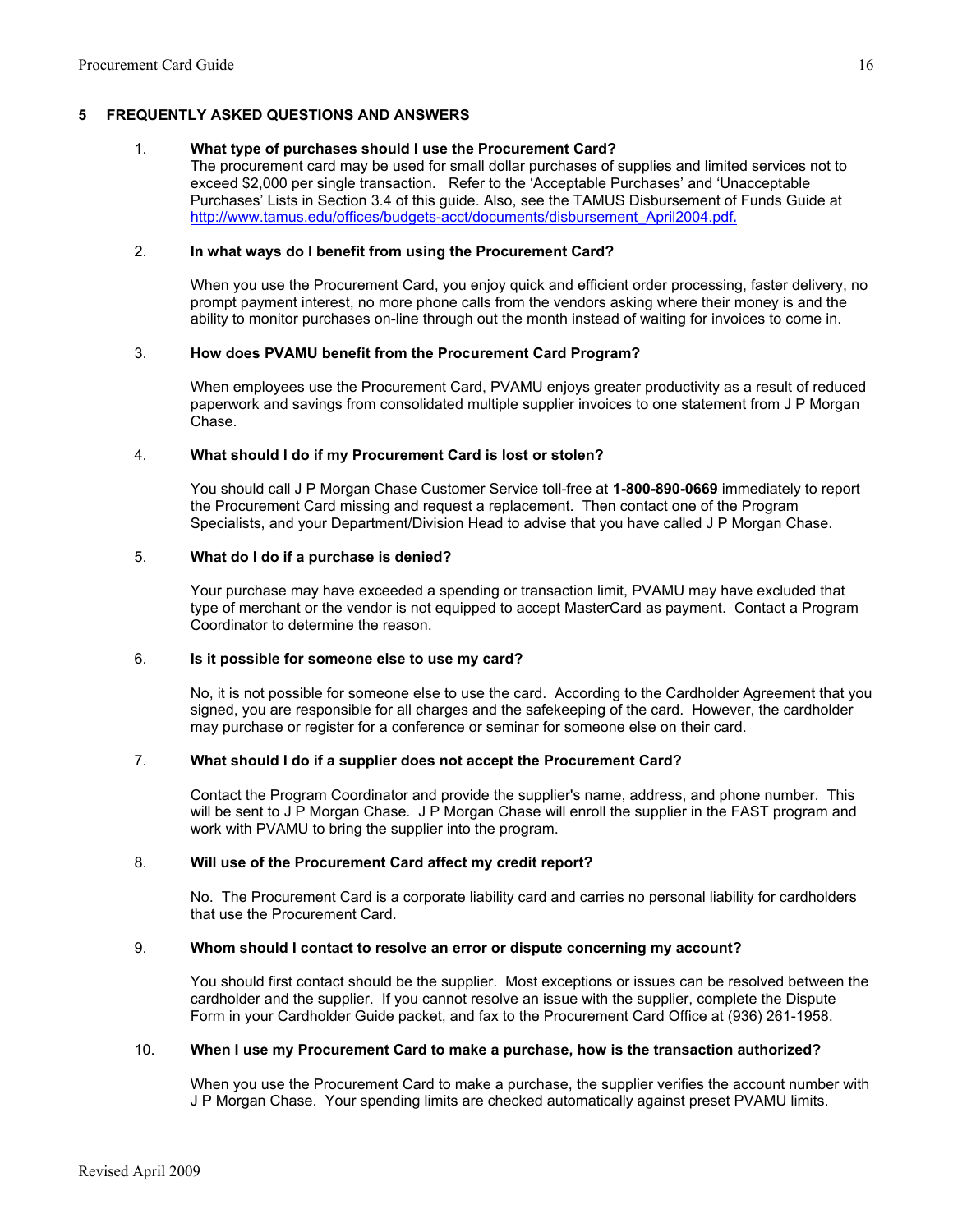## 11. **What about PVAMU being tax exempt?**

The card is identified as a "State of Texas" official business, tax-exempt card. You are encouraged to advise the supplier (at the time of order or check out) that the purchase is to be tax exempt. You may be required to present a copy of the PVAMU tax exemption certificate when making a purchase. PVAMU is exempt from paying sales tax on business meals when we are direct billed. Payments made by the Procurement Card are considered direct bills. If ordering by phone or the Internet, the vendor must be told that we are exempt and a form can be faxed.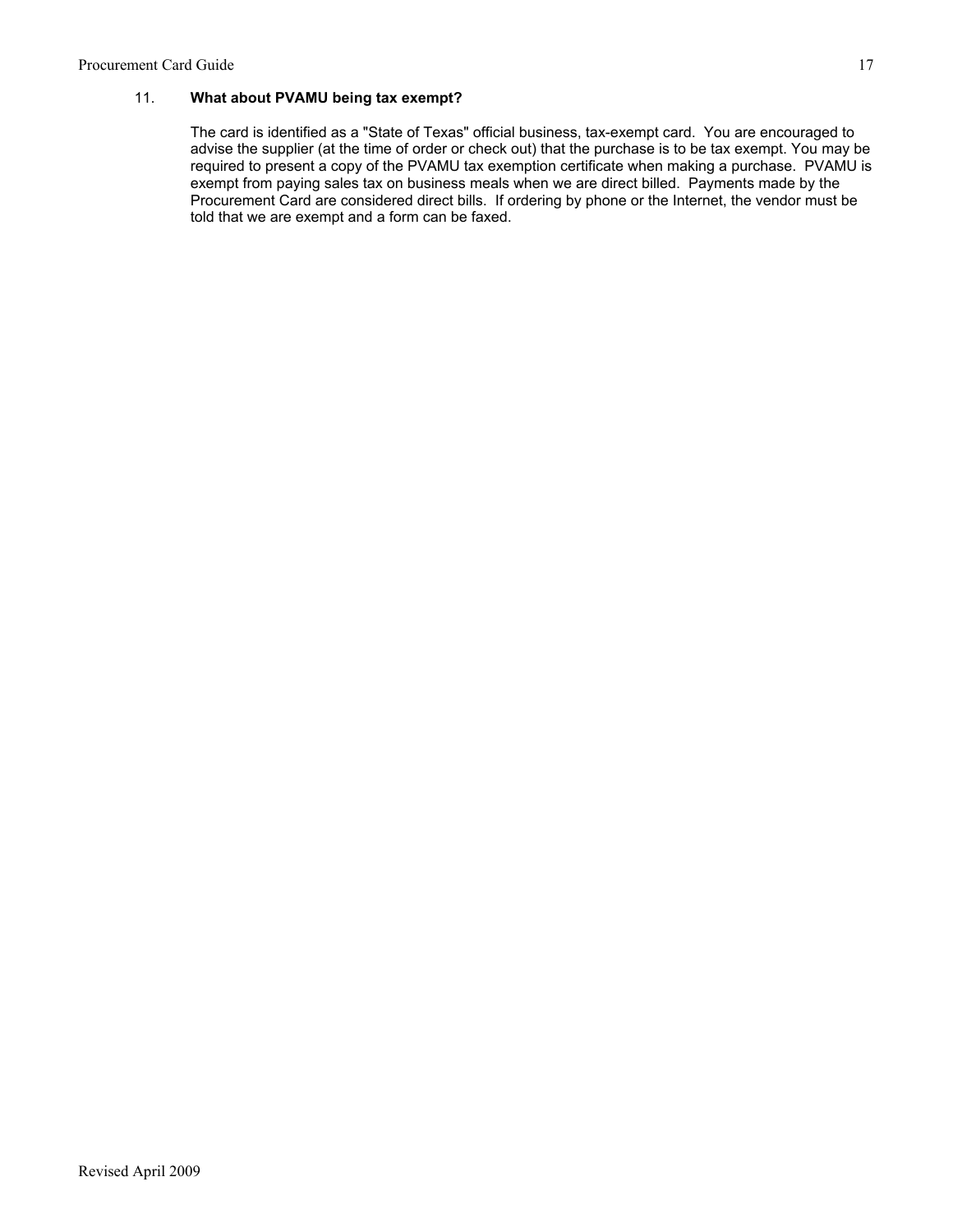# **6 ATTACHMENTS/FORMS**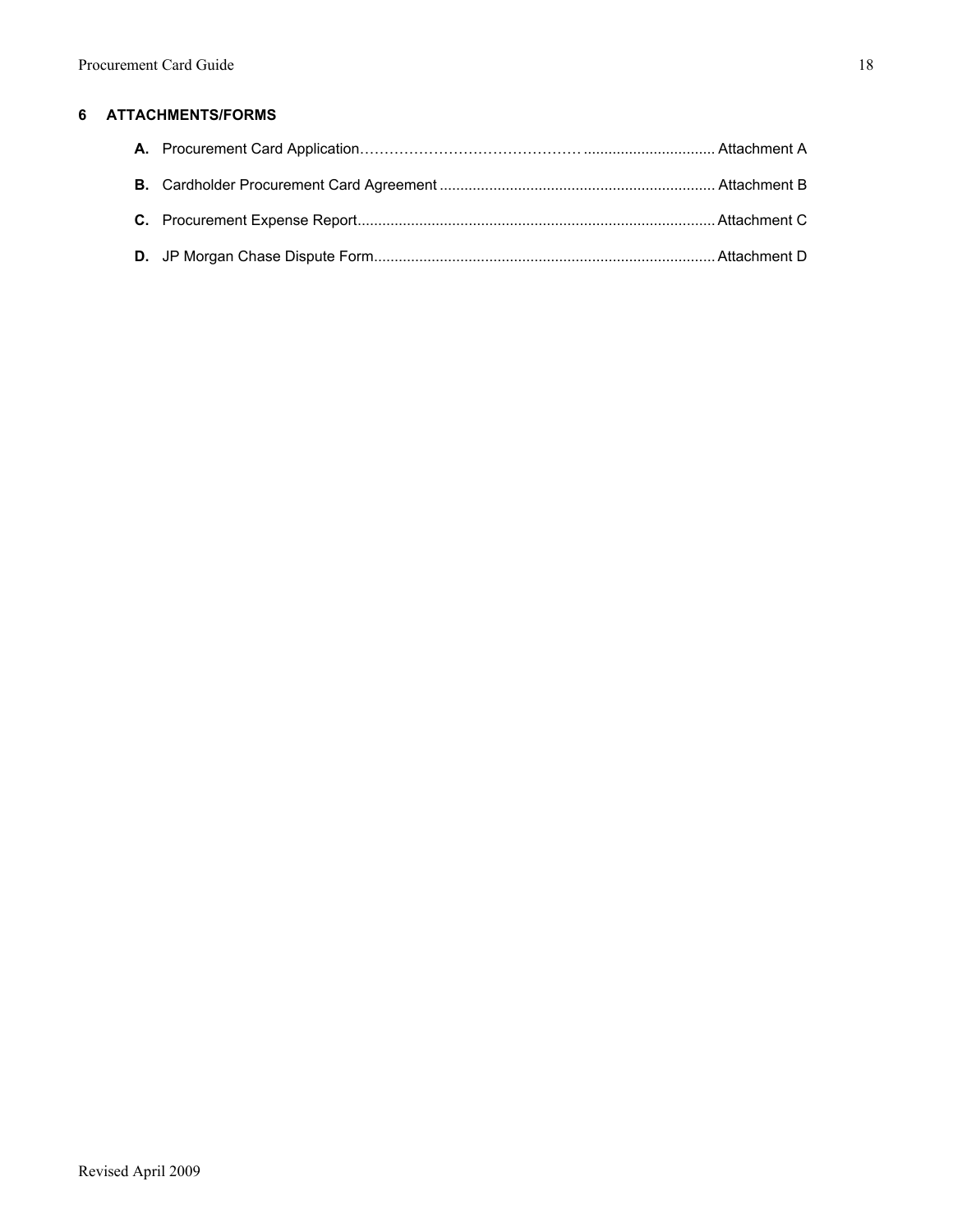# **Attachment A – Procurement Card Application**

| <b>PRAIRIE VIEW A&amp;M UNIVERSITY</b> |
|----------------------------------------|
| PROCUREMENT CARD CARDHOLDER            |
| APPLICATION/APPROVAL FORM              |

|                                                                                                                                                                                                             | Department's FAMIS Code: (Four alpha characters i.e. CEPR, ATHL) _______________                                                                                                                                                                                                                                                                                                                                                                                                                                                             |             |
|-------------------------------------------------------------------------------------------------------------------------------------------------------------------------------------------------------------|----------------------------------------------------------------------------------------------------------------------------------------------------------------------------------------------------------------------------------------------------------------------------------------------------------------------------------------------------------------------------------------------------------------------------------------------------------------------------------------------------------------------------------------------|-------------|
|                                                                                                                                                                                                             | Card Holders Work Phone: _______________________Card Holders Home Phone: _____________                                                                                                                                                                                                                                                                                                                                                                                                                                                       |             |
|                                                                                                                                                                                                             |                                                                                                                                                                                                                                                                                                                                                                                                                                                                                                                                              |             |
|                                                                                                                                                                                                             | Account to be utilized: FAMIS Account The Manuscript of Support Account:                                                                                                                                                                                                                                                                                                                                                                                                                                                                     |             |
|                                                                                                                                                                                                             |                                                                                                                                                                                                                                                                                                                                                                                                                                                                                                                                              |             |
|                                                                                                                                                                                                             | Monthly Credit Limit \$________________Single Purchase Limit (SPL) \$__\$1500__________                                                                                                                                                                                                                                                                                                                                                                                                                                                      |             |
| <b>Department contact for Audit/Reconciliation</b>                                                                                                                                                          |                                                                                                                                                                                                                                                                                                                                                                                                                                                                                                                                              |             |
|                                                                                                                                                                                                             |                                                                                                                                                                                                                                                                                                                                                                                                                                                                                                                                              |             |
|                                                                                                                                                                                                             | I understand that I must attend a training class and agree to follow the procedures set forth in the Cardholder's<br>Procurement Card Guide. I further agree to adhere to the departmental delegated authority guidelines and to sign the<br>Cardholder Purchasing Card Agreement before a Purchasing Card will be issued. Upon the issuance of the card, I<br>understand that the improper use of this card may result in disciplinary action, up to and including termination                                                              |             |
|                                                                                                                                                                                                             | <b>Applicant's Signature</b>                                                                                                                                                                                                                                                                                                                                                                                                                                                                                                                 | <b>Date</b> |
| Name Phone B-mail Phone Demondant Phone Demondant Phone Demondant Phone Demondant Phone Demondant Phone Demond<br>of my employment.<br><b>Applicant's Name (Print/Type)</b><br><b>Approver (Print/Type)</b> | <b>Approver Signature</b>                                                                                                                                                                                                                                                                                                                                                                                                                                                                                                                    | <b>Date</b> |
|                                                                                                                                                                                                             | I hereby approve the applicant, listed above, for issuance of a Prairie View A&M University<br>Procurement Card. I agree that the account used will have funds sufficient to any and all charges made by<br>this individual. I have assigned the duty to assure monthly reconciliation of all statements will be done as<br>required and all documentation retained. I understand that the improper use of this card by this individual<br>may result in disciplinary action, up to and including termination of the applicant's employment. |             |
| <b>Budget Authority (Print/Type)</b>                                                                                                                                                                        | <b>Department Head or Supervisor's Signature</b>                                                                                                                                                                                                                                                                                                                                                                                                                                                                                             | <b>Date</b> |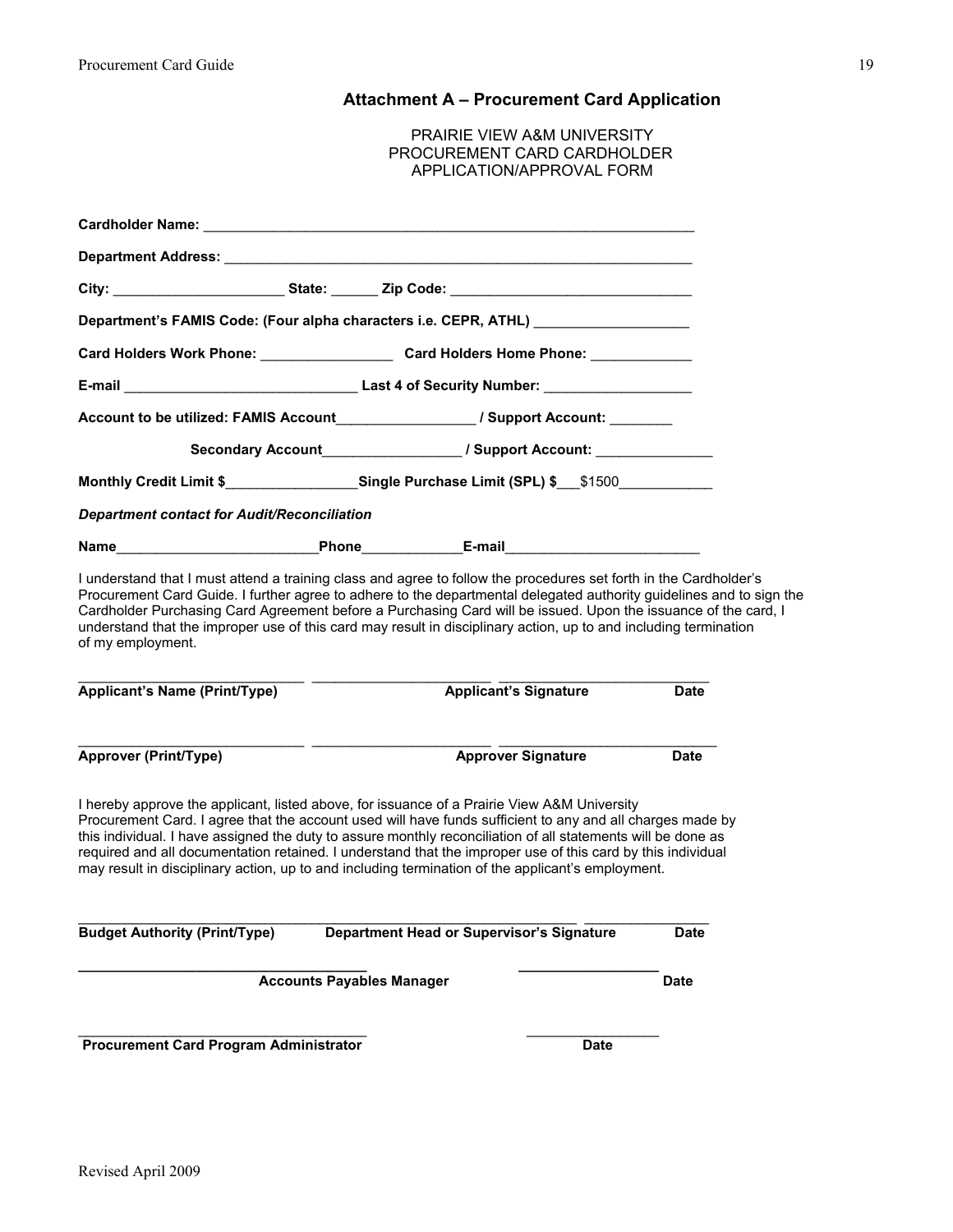#### **ATTACHMENT B - Cardholder Procurement Card Agreement**

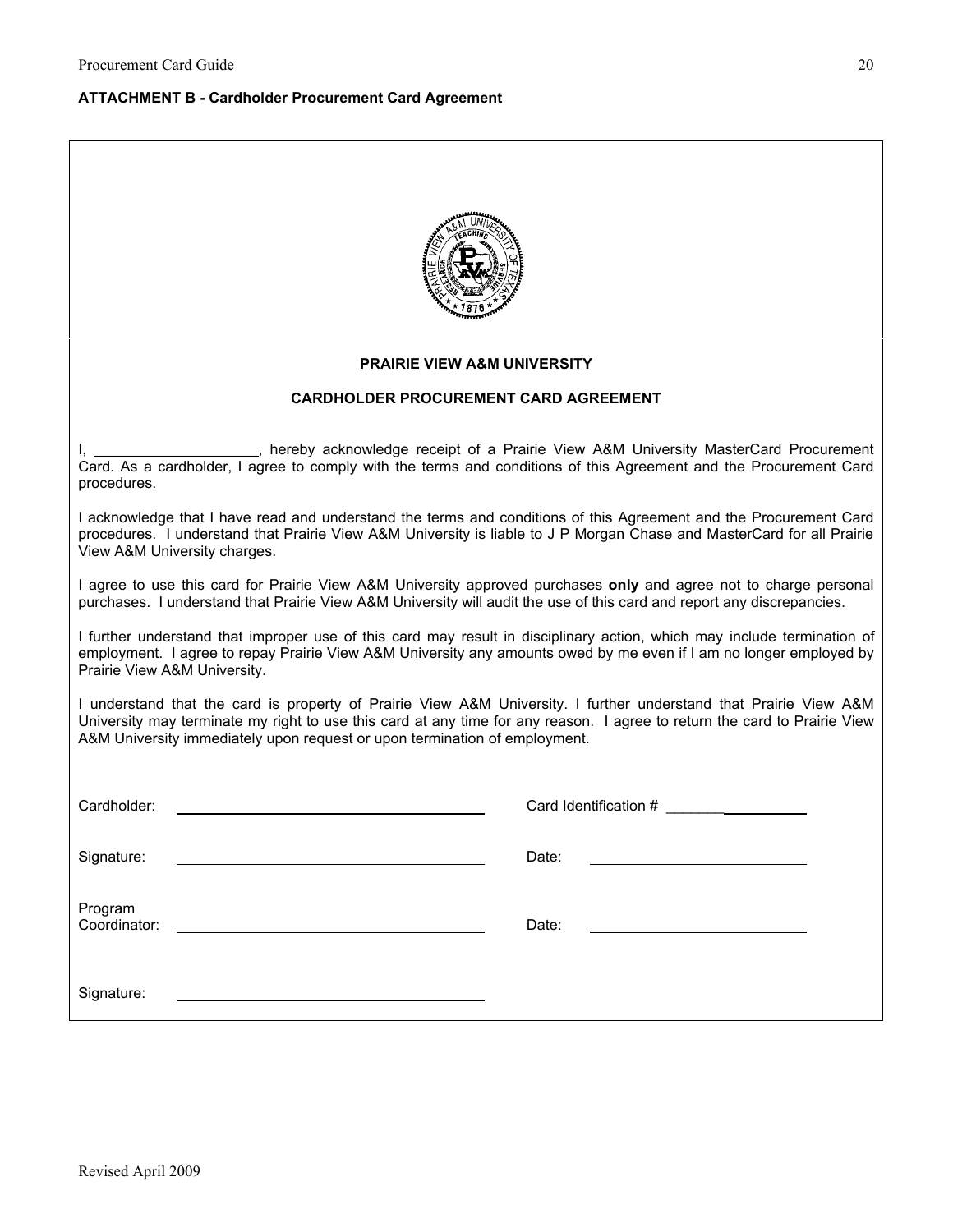# **ATTACHMENT C - Procurement Card Expense report**

| <b>Custom Fields: Item Description: Dry Cleaning</b>                                                                                                     |            |                                                                                                                                                          |                 |                                                                                         |  |  |
|----------------------------------------------------------------------------------------------------------------------------------------------------------|------------|----------------------------------------------------------------------------------------------------------------------------------------------------------|-----------------|-----------------------------------------------------------------------------------------|--|--|
| 05/23/2005                                                                                                                                               | 05/20/2005 | C & E SPECIALTIES (S)<br>HOUSTON, TX                                                                                                                     | <b>CH</b><br>S  | 247.38                                                                                  |  |  |
| <b>Expense Description:</b> neck totes                                                                                                                   |            |                                                                                                                                                          |                 |                                                                                         |  |  |
| <b>Cost Allocation Fields:</b> Department: PRES, FAMIS Acct #: L-222100-00000, Object:<br>5242(7309)Promotional items (local only), Controlled Item?: No |            |                                                                                                                                                          |                 |                                                                                         |  |  |
| <b>Custom Fields: Item Description: Promotional</b>                                                                                                      |            |                                                                                                                                                          |                 |                                                                                         |  |  |
| 05/23/2005                                                                                                                                               | 05/20/2005 | C & E SPECIALTIES (S)<br><b>HOUSTON, TX</b>                                                                                                              | <b>CH</b><br>S. | 361.38                                                                                  |  |  |
| <b>Expense Description:</b> sports bottles                                                                                                               |            |                                                                                                                                                          |                 |                                                                                         |  |  |
|                                                                                                                                                          |            | Cost Allocation Fields: Department: PRES, FAMIS Acct #: L-222100-00000, Object:<br>5242(7309)Promotional items (local only), Controlled Item?: No        |                 |                                                                                         |  |  |
| <b>Custom Fields: Item Description: Promotional</b>                                                                                                      |            |                                                                                                                                                          |                 |                                                                                         |  |  |
| 05/24/2005                                                                                                                                               | 05/22/2005 | WAL-MART #5091 SE2<br><b>CYPRESS, TX</b>                                                                                                                 | <b>CH</b><br>S  | 46.70                                                                                   |  |  |
|                                                                                                                                                          |            | <b>Expense Description:</b> Storage Boxes to organize our storage room.                                                                                  |                 |                                                                                         |  |  |
|                                                                                                                                                          |            | <b>Cost Allocation Fields:</b> Department: PRES, FAMIS Acct #: L-222100-00000, Object:<br>4014(7300)Supplies - Other (Incl Ammunit, Controlled Item?: No |                 |                                                                                         |  |  |
| <b>Custom Fields: Item Description: Storage boxes</b>                                                                                                    |            |                                                                                                                                                          |                 |                                                                                         |  |  |
| 05/24/2005                                                                                                                                               | 05/22/2005 | <b>WM SUPERCENTER SE2</b><br><b>CYPRESS, TX</b>                                                                                                          | S.<br><b>CH</b> | 101.76                                                                                  |  |  |
| incoming guest of the president.                                                                                                                         |            | <b>Expense Description:</b> Beverages and plastic ware purchased for use in the office for                                                               |                 |                                                                                         |  |  |
|                                                                                                                                                          |            | <b>Cost Allocation Fields:</b> Department: PRES, FAMIS Acct #: L-222100-00000, Object:<br>4014(7300)Supplies - Other (Incl Ammunit, Controlled Item?: No |                 |                                                                                         |  |  |
| <b>Custom Fields: Item Description: Kitchen supply</b>                                                                                                   |            |                                                                                                                                                          |                 |                                                                                         |  |  |
| 05/25/2005                                                                                                                                               | 05/24/2005 | DONNA'S FLORIST<br><b>WALLER, TX</b>                                                                                                                     | S CH            | 75.00                                                                                   |  |  |
| <b>Expense Description:</b> Floral Arrangement purshased at the request of President<br>wright for the funeral of Ms. Nancy Baker.                       |            |                                                                                                                                                          |                 |                                                                                         |  |  |
| <b>Cost Allocation Fields:</b> Department: PRES, FAMIS Acct #: L-222100-00000, Object:<br>6335(7574) Other Expenses - Local Only, Controlled Item?: No   |            |                                                                                                                                                          |                 |                                                                                         |  |  |
| <b>Custom Fields: Item Description: Plants/floral</b>                                                                                                    |            |                                                                                                                                                          |                 |                                                                                         |  |  |
| 05/25/2005                                                                                                                                               | 05/24/2005 | <b>DONNA'S FLORIST</b><br><b>WALLER, TX</b>                                                                                                              | S<br><b>CH</b>  | <span&nbsp;class="detail-<br>VALUE-FIN-CREDIT"&gt;(15.00)</span&nbsp;class="detail-<br> |  |  |
| <b>Expense Description:</b> Credit-Wrong price for floral arrangement. Correction is being<br>made in the amount of \$75.00.                             |            |                                                                                                                                                          |                 |                                                                                         |  |  |
| Cost Allocation Fields: Department: PRES, FAMIS Acct #: L-222100-00000, Object:<br>4070(7331) Plants, Controlled Item?: No                               |            |                                                                                                                                                          |                 |                                                                                         |  |  |
| <b>Custom Fields: Item Description: Credit</b>                                                                                                           |            |                                                                                                                                                          |                 |                                                                                         |  |  |
| 05/26/2005                                                                                                                                               | 05/25/2005 | AMZ*AMAZON PAYMENTS<br>AMAZON.COM, WA                                                                                                                    | S<br>CH.        | <span&nbsp;class="detail-<br>VALUE-FIN-CREDIT"&gt;(13.43)</span&nbsp;class="detail-<br> |  |  |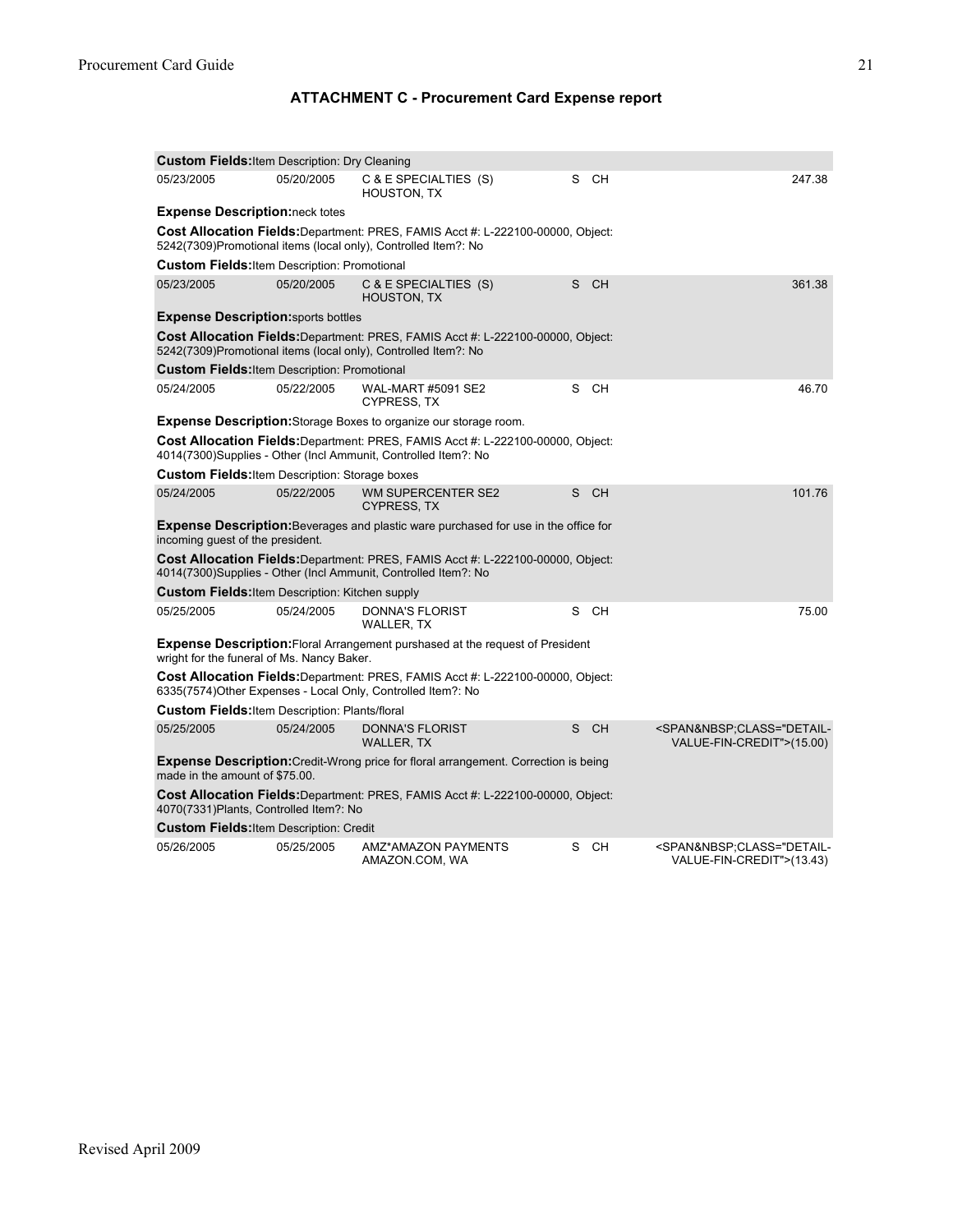Procurement Card Guide

# Attachment D **Dispute Form: Dispute Form: Dispute Form:**

This form has been provided for your convenience. If you believe that a transaction on your statement is in error, you may use this form to contact us. Regulations require that you notify us in writing within 60 days from the statement billing date of the disputed charge. Any response received after this time frame may result in our inability to assist you with your dispute. **Please be advised that Visa & MasterCard require that attempts be made to resolve your dispute with the merchant before notifying us.** Please complete and mail or fax this form to Commercial Card Services, ATTN: Dispute Dept., P.O. Box 2015, Elgin, Illinois, 60121-2015, [ccs-disputes@jpmchase](mailto:CCS-Disputes@Chase.com) , or Fax to **(847) 931-8861**.

| Name:                      |     |
|----------------------------|-----|
| Account $#$ :              |     |
| Merchant Name:             |     |
| <b>Transaction Date:</b>   |     |
| Posting Date:              |     |
| Reference $#$ :            |     |
| <b>Transaction Amount:</b> | \$. |

#### **Please Circle one of the following choices applicable to your dispute. Include all necessary information/documentation.**

- 1. I do not recognize the above-mentioned charge. I have attempted to contact the merchant to obtain further information.
- 2. I have been billed more than once by the same merchant. I authorized one charge with this merchant only. My card was in my possession at the time of the transaction.

| .<br>Valid Charge | Jotoronce .<br>:11 ICE<br>___ | Date<br>. ransaction<br>. |
|-------------------|-------------------------------|---------------------------|
|                   |                               |                           |

Invalid Charge \$\_\_\_\_\_\_\_\_\_\_\_\_Reference # \_\_\_\_\_\_\_\_\_\_\_\_\_\_\_\_\_\_\_\_\_\_\_\_\_\_\_ Transaction Date: \_\_\_\_\_\_\_\_\_\_\_\_\_\_\_

- 3. I canceled: Service / Airline Ticket / Hotel Reservation on \_\_\_\_\_\_\_\_\_\_\_\_\_\_\_ (date). Cancellation #\_\_\_\_\_\_\_\_\_
- 4. I have not received the merchandise that was to be shipped to me on  $(date)$ . I have requested credit.
- 5. Merchandise that was shipped to me arrived damaged or not as described. I returned it on  $(date)$ and asked the merchant to credit my account. I am providing a copy of my returned mail receipt.
- 6. Merchant was to issue credit for merchandise I returned to the store. I have enclosed a copy of my credit receipt.
- 7. I have been charged for a purchase that was paid for by other means. I am providing a copy of the documentation showing the other method of payment.
- 8. I have been billed for an incorrect amount. My receipt shows \$\_\_\_\_\_\_\_\_\_, however, I was billed \$\_\_\_\_\_\_\_\_\_\_\_ I am providing a copy of my receipt showing the correct amount.
- 9. I did not authorize the above-mentioned charge. I have attempted to contact the merchant to resolve dispute. (If this is a VISA account, Visa regulations require that your account be closed prior to pursuing this dispute reason. Please call Customer Service at 800-316-6056 to assist you in closing your account.)
- 10. Other: I am attaching detailed information that describes the dispute.

| Work Phone (       | Email: |      |
|--------------------|--------|------|
| Fax                |        |      |
| Signature_         |        | Date |
| Revised April 2009 |        |      |